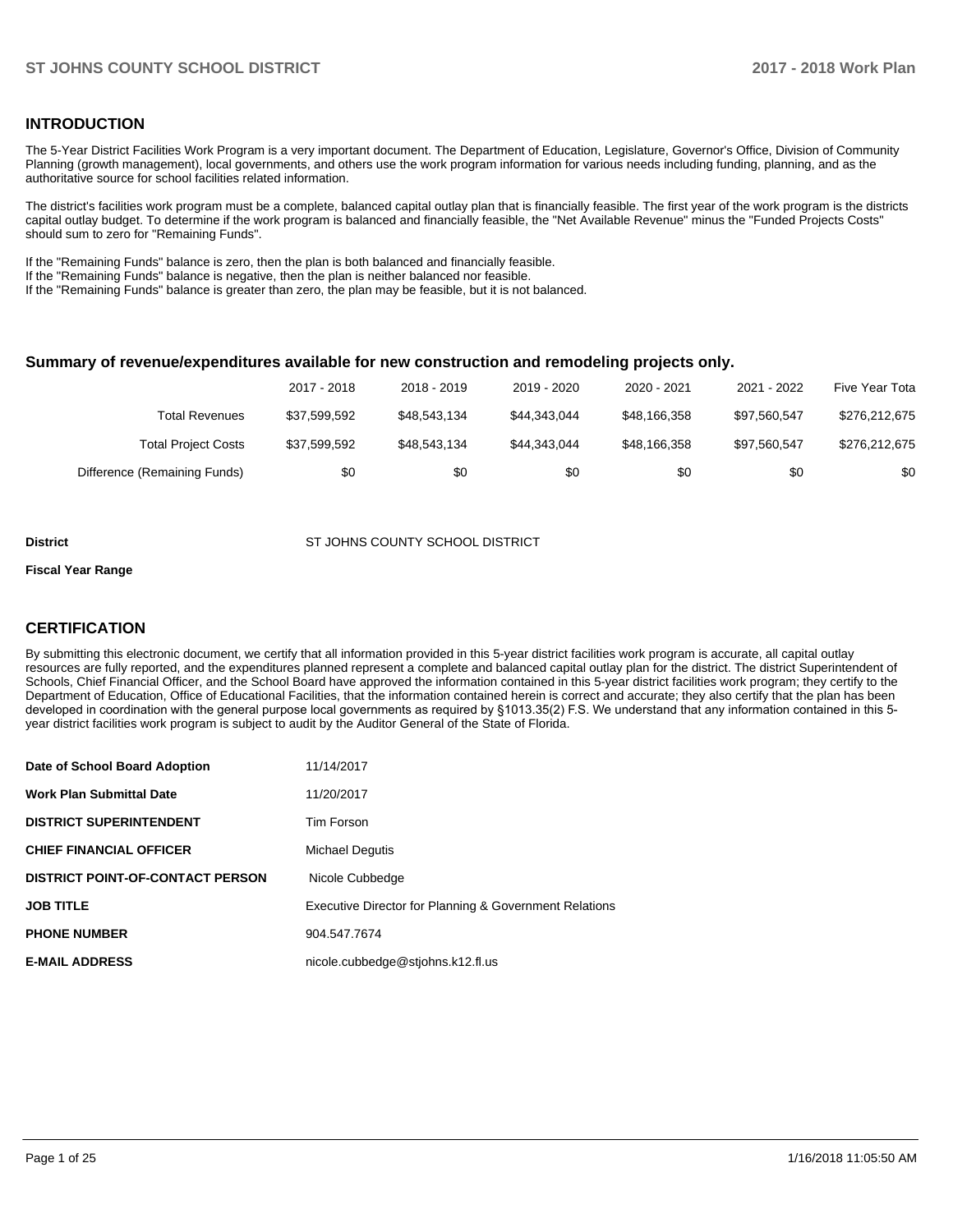# **Expenditures**

### **Expenditure for Maintenance, Repair and Renovation from 1.50-Mills and PECO**

Annually, prior to the adoption of the district school budget, each school board must prepare a tentative district facilities work program that includes a schedule of major repair and renovation projects necessary to maintain the educational and ancillary facilities of the district.

|                | Item                                                                                                                                                                                                                                                                                                                                                                                                                                                                                                                                                                                                                                                                                                                                                                                                                                                                                                                                                                                                                                                                                                                                                                                                                                                             |             | 2018 - 2019<br>Projected | 2019 - 2020<br>Projected | 2020 - 2021<br>Projected | 2021 - 2022<br>Projected | Total       |  |  |  |  |  |
|----------------|------------------------------------------------------------------------------------------------------------------------------------------------------------------------------------------------------------------------------------------------------------------------------------------------------------------------------------------------------------------------------------------------------------------------------------------------------------------------------------------------------------------------------------------------------------------------------------------------------------------------------------------------------------------------------------------------------------------------------------------------------------------------------------------------------------------------------------------------------------------------------------------------------------------------------------------------------------------------------------------------------------------------------------------------------------------------------------------------------------------------------------------------------------------------------------------------------------------------------------------------------------------|-------------|--------------------------|--------------------------|--------------------------|--------------------------|-------------|--|--|--|--|--|
| <b>HVAC</b>    |                                                                                                                                                                                                                                                                                                                                                                                                                                                                                                                                                                                                                                                                                                                                                                                                                                                                                                                                                                                                                                                                                                                                                                                                                                                                  | \$4,615,995 | \$450,000                | \$355,000                | \$355,000                | \$390,000                | \$6,165,995 |  |  |  |  |  |
| Locations:     | ADMINISTRATIVE COMPLEX, ALICE B LANDRUM MIDDLE, ALLEN D NEASE SENIOR HIGH, BARTRAM TRAIL SENIOR HIGH, BUS<br>SERVICE GARAGE & WAREHOUSE, Creekside High School, CROOKSHANK ELEMENTARY, CUNNINGHAM CREEK ELEMENTARY,<br>DURBIN CREEK ELEMENTARY, ELEMENTARY M, EVELYN HAMBLEN EDUCATION CENTER, FIRST COAST TECHNICAL INSTITUTE,<br>FRUIT COVE MIDDLE, Fullerwood Center, GAMBLE ROGERS MIDDLE, HICKORY CREEK ELEMENTARY, JULINGTON CREEK<br>ELEMENTARY, KETTERLINUS ELEMENTARY, Liberty PInes Academy, MAINTENANCE/PURCHASING/WAREHOUSE, MARJORIE KINNAN<br>RAWLINGS ELEMENTARY, MILL CREEK ELEMENTARY, MURRAY MIDDLE, NEASE BUS GARAGE, OCEAN PALMS ELEMENTARY,<br>OSCEOLA ELEMENTARY, OTIS A MASON ELEMENTARY, Pacetti Bay Middle School, Palencia Elementary School, Patriot Oaks Academy,<br>PEDRO MENENDEZ SENIOR HIGH, Ponte Vedra High School, PONTE VEDRA-PALM VALLEY ELEMENTARY, R B HUNT ELEMENTARY,<br>SAINT AUGUSTINE SENIOR HIGH, SEBASTIAN MIDDLE, SOUTH WOODS ELEMENTARY, SWITZERLAND POINT MIDDLE, TIMBERLIN<br>CREEK ELEMENTARY, Valley Ridge Academy, W DOUGLAS HARTLEY ELEMENTARY, Wards Creek Elementary, WEBSTER ELEMENTARY<br>YATES ADMINISTRATIVE ANNEX<br>\$1,322,903<br>\$565,000<br>\$765,000<br>\$455,000<br>\$460,000<br>\$3,567,903 |             |                          |                          |                          |                          |             |  |  |  |  |  |
| Flooring       |                                                                                                                                                                                                                                                                                                                                                                                                                                                                                                                                                                                                                                                                                                                                                                                                                                                                                                                                                                                                                                                                                                                                                                                                                                                                  |             |                          |                          |                          |                          |             |  |  |  |  |  |
| Locations:     | ADMINISTRATIVE COMPLEX, ALICE B LANDRUM MIDDLE, ALLEN D NEASE SENIOR HIGH, BARTRAM TRAIL SENIOR HIGH, BUS<br>SERVICE GARAGE & WAREHOUSE, Creekside High School, CROOKSHANK ELEMENTARY, CUNNINGHAM CREEK ELEMENTARY,<br>DURBIN CREEK ELEMENTARY, EVELYN HAMBLEN EDUCATION CENTER, FIRST COAST TECHNICAL INSTITUTE, FRUIT COVE<br>MIDDLE, Fullerwood Center, GAMBLE ROGERS MIDDLE, HICKORY CREEK ELEMENTARY, JULINGTON CREEK ELEMENTARY,<br>KETTERLINUS ELEMENTARY, Liberty PInes Academy, MAINTENANCE/PURCHASING/WAREHOUSE, MARJORIE KINNAN RAWLINGS<br>ELEMENTARY, MILL CREEK ELEMENTARY, MURRAY MIDDLE, NEASE BUS GARAGE, OCEAN PALMS ELEMENTARY, OSCEOLA<br>ELEMENTARY, OTIS A MASON ELEMENTARY, Pacetti Bay Middle School, Palencia Elementary School, Patriot Oaks Academy, PEDRO<br>MENENDEZ SENIOR HIGH, Ponte Vedra High School, PONTE VEDRA-PALM VALLEY ELEMENTARY, R B HUNT ELEMENTARY, SAINT<br>AUGUSTINE SENIOR HIGH, SEBASTIAN MIDDLE, SOUTH WOODS ELEMENTARY, SWITZERLAND POINT MIDDLE, TIMBERLIN CREEK<br>ELEMENTARY, Valley Ridge Academy, W DOUGLAS HARTLEY ELEMENTARY, Wards Creek Elementary, WEBSTER ELEMENTARY, YATES<br>ADMINISTRATIVE ANNEX                                                                                                |             |                          |                          |                          |                          |             |  |  |  |  |  |
| Roofing        |                                                                                                                                                                                                                                                                                                                                                                                                                                                                                                                                                                                                                                                                                                                                                                                                                                                                                                                                                                                                                                                                                                                                                                                                                                                                  | \$499,000   | \$0                      | \$0                      | \$0                      | \$0                      | \$499,000   |  |  |  |  |  |
|                | Locations: FIRST COAST TECHNICAL INSTITUTE, MAINTENANCE/PURCHASING/WAREHOUSE                                                                                                                                                                                                                                                                                                                                                                                                                                                                                                                                                                                                                                                                                                                                                                                                                                                                                                                                                                                                                                                                                                                                                                                     |             |                          |                          |                          |                          |             |  |  |  |  |  |
| Safety to Life |                                                                                                                                                                                                                                                                                                                                                                                                                                                                                                                                                                                                                                                                                                                                                                                                                                                                                                                                                                                                                                                                                                                                                                                                                                                                  | \$85,776    | \$0                      | \$0                      | \$0                      | \$0                      | \$85,776    |  |  |  |  |  |
|                | Locations: DURBIN CREEK ELEMENTARY, OTIS A MASON ELEMENTARY                                                                                                                                                                                                                                                                                                                                                                                                                                                                                                                                                                                                                                                                                                                                                                                                                                                                                                                                                                                                                                                                                                                                                                                                      |             |                          |                          |                          |                          |             |  |  |  |  |  |
| Fencing        |                                                                                                                                                                                                                                                                                                                                                                                                                                                                                                                                                                                                                                                                                                                                                                                                                                                                                                                                                                                                                                                                                                                                                                                                                                                                  | \$42,536    | \$0                      | \$0                      | \$0                      | \$0                      | \$42,536    |  |  |  |  |  |
|                | Locations: HICKORY CREEK ELEMENTARY, R B HUNT ELEMENTARY, WEBSTER ELEMENTARY                                                                                                                                                                                                                                                                                                                                                                                                                                                                                                                                                                                                                                                                                                                                                                                                                                                                                                                                                                                                                                                                                                                                                                                     |             |                          |                          |                          |                          |             |  |  |  |  |  |
| Parking        |                                                                                                                                                                                                                                                                                                                                                                                                                                                                                                                                                                                                                                                                                                                                                                                                                                                                                                                                                                                                                                                                                                                                                                                                                                                                  | \$365,128   | \$340,000                | \$350,000                | \$320,000                | \$320,000                | \$1,695,128 |  |  |  |  |  |
|                | Locations: ADMINISTRATIVE COMPLEX, ALICE B LANDRUM MIDDLE, ALLEN D NEASE SENIOR HIGH, BARTRAM TRAIL SENIOR HIGH, BUS<br>SERVICE GARAGE & WAREHOUSE, Creekside High School, CROOKSHANK ELEMENTARY, CUNNINGHAM CREEK ELEMENTARY,<br>DURBIN CREEK ELEMENTARY, EVELYN HAMBLEN EDUCATION CENTER, FIRST COAST TECHNICAL INSTITUTE, FRUIT COVE<br>MIDDLE, Fullerwood Center, GAMBLE ROGERS MIDDLE, HICKORY CREEK ELEMENTARY, JULINGTON CREEK ELEMENTARY,<br>KETTERLINUS ELEMENTARY, Liberty Plnes Academy, MAINTENANCE/PURCHASING/WAREHOUSE, MARJORIE KINNAN RAWLINGS<br>ELEMENTARY, MILL CREEK ELEMENTARY, MURRAY MIDDLE, NEASE BUS GARAGE, OCEAN PALMS ELEMENTARY, OSCEOLA<br>ELEMENTARY, OTIS A MASON ELEMENTARY, Pacetti Bay Middle School, Palencia Elementary School, Patriot Oaks Academy, PEDRO<br>MENENDEZ SENIOR HIGH, Ponte Vedra High School, PONTE VEDRA-PALM VALLEY ELEMENTARY, R B HUNT ELEMENTARY, SAINT<br>AUGUSTINE SENIOR HIGH, SEBASTIAN MIDDLE, SOUTH WOODS ELEMENTARY, SWITZERLAND POINT MIDDLE, TIMBERLIN CREEK<br>ELEMENTARY, Valley Ridge Academy, W DOUGLAS HARTLEY ELEMENTARY, Wards Creek Elementary, WEBSTER ELEMENTARY, YATE<br>ADMINISTRATIVE ANNEX                                                                                      |             |                          |                          |                          |                          |             |  |  |  |  |  |
| Electrical     |                                                                                                                                                                                                                                                                                                                                                                                                                                                                                                                                                                                                                                                                                                                                                                                                                                                                                                                                                                                                                                                                                                                                                                                                                                                                  | \$125,664   | \$0                      | \$0                      | \$0                      | \$0 <sub>1</sub>         | \$125.664   |  |  |  |  |  |
|                | Locations: ALLEN D NEASE SENIOR HIGH, MURRAY MIDDLE, SAINT AUGUSTINE SENIOR HIGH, WEBSTER ELEMENTARY                                                                                                                                                                                                                                                                                                                                                                                                                                                                                                                                                                                                                                                                                                                                                                                                                                                                                                                                                                                                                                                                                                                                                             |             |                          |                          |                          |                          |             |  |  |  |  |  |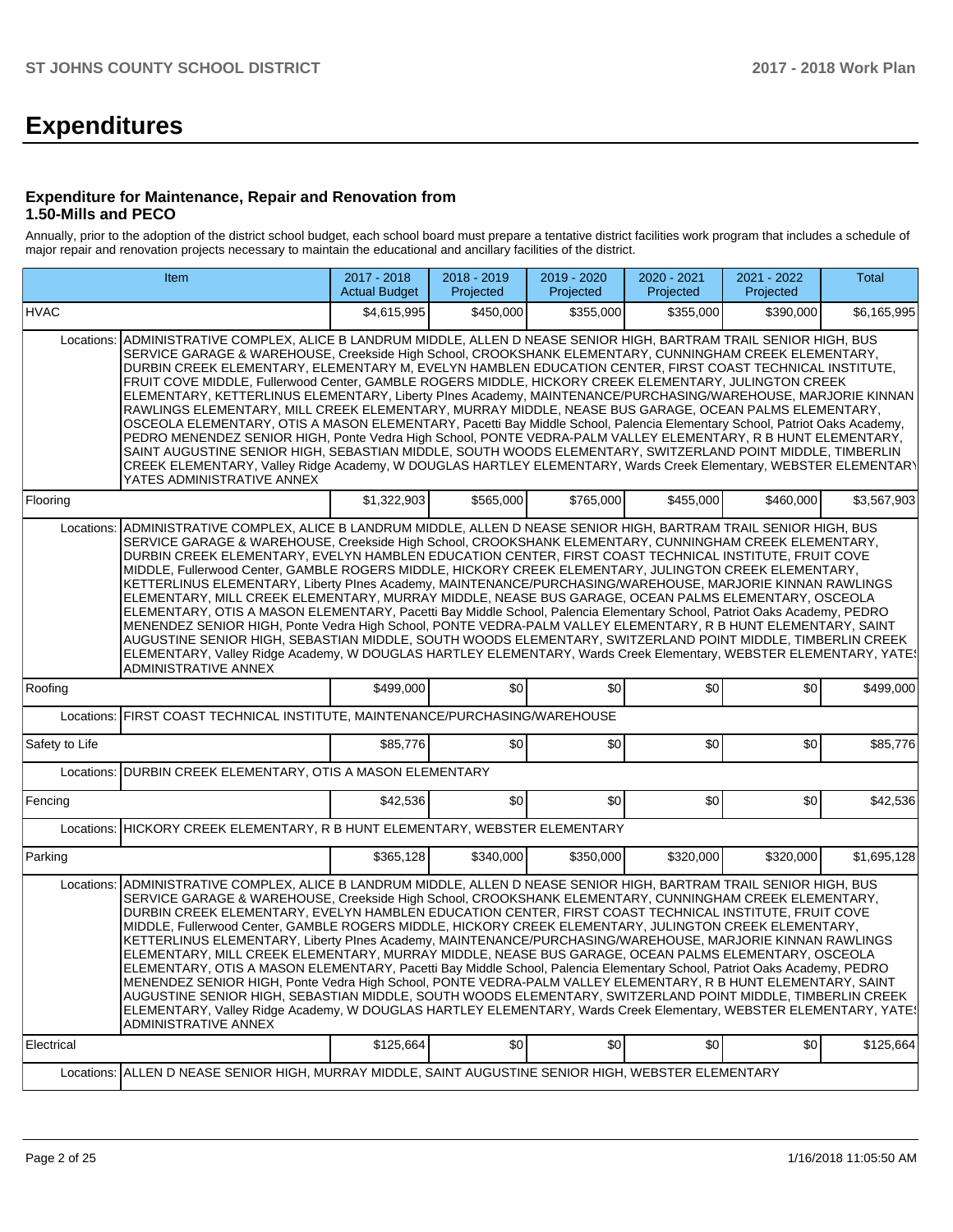| Fire Alarm                       |                                                                                                                                                                                                                                                                                                                                                                                                                                                                                                                                                                                                                                                                                                                                                                                                                                                                                                                                                                                                                                                                                                                                                                                | \$0          | \$0              | \$0         | \$0         | \$0         | \$0          |  |  |  |  |
|----------------------------------|--------------------------------------------------------------------------------------------------------------------------------------------------------------------------------------------------------------------------------------------------------------------------------------------------------------------------------------------------------------------------------------------------------------------------------------------------------------------------------------------------------------------------------------------------------------------------------------------------------------------------------------------------------------------------------------------------------------------------------------------------------------------------------------------------------------------------------------------------------------------------------------------------------------------------------------------------------------------------------------------------------------------------------------------------------------------------------------------------------------------------------------------------------------------------------|--------------|------------------|-------------|-------------|-------------|--------------|--|--|--|--|
|                                  | Locations: No Locations for this expenditure.                                                                                                                                                                                                                                                                                                                                                                                                                                                                                                                                                                                                                                                                                                                                                                                                                                                                                                                                                                                                                                                                                                                                  |              |                  |             |             |             |              |  |  |  |  |
| Telephone/Intercom System        |                                                                                                                                                                                                                                                                                                                                                                                                                                                                                                                                                                                                                                                                                                                                                                                                                                                                                                                                                                                                                                                                                                                                                                                | \$0          | \$0              | \$0         | \$0         | \$0         | \$0          |  |  |  |  |
|                                  | Locations: No Locations for this expenditure.                                                                                                                                                                                                                                                                                                                                                                                                                                                                                                                                                                                                                                                                                                                                                                                                                                                                                                                                                                                                                                                                                                                                  |              |                  |             |             |             |              |  |  |  |  |
| <b>Closed Circuit Television</b> |                                                                                                                                                                                                                                                                                                                                                                                                                                                                                                                                                                                                                                                                                                                                                                                                                                                                                                                                                                                                                                                                                                                                                                                | \$0          | \$0              | \$0         | \$0         | \$0         | \$0          |  |  |  |  |
|                                  | Locations: No Locations for this expenditure.                                                                                                                                                                                                                                                                                                                                                                                                                                                                                                                                                                                                                                                                                                                                                                                                                                                                                                                                                                                                                                                                                                                                  |              |                  |             |             |             |              |  |  |  |  |
| Paint                            |                                                                                                                                                                                                                                                                                                                                                                                                                                                                                                                                                                                                                                                                                                                                                                                                                                                                                                                                                                                                                                                                                                                                                                                | \$704.875    | \$0 <sub>1</sub> | \$0         | \$350,000   | \$495.000   | \$1,549,875  |  |  |  |  |
| Locations:<br>Maintenance/Repair | ALICE B LANDRUM MIDDLE, ALLEN D NEASE SENIOR HIGH, CROOKSHANK ELEMENTARY, CUNNINGHAM CREEK ELEMENTARY,<br>DURBIN CREEK ELEMENTARY, HICKORY CREEK ELEMENTARY, JULINGTON CREEK ELEMENTARY, KETTERLINUS ELEMENTARY,<br>MARJORIE KINNAN RAWLINGS ELEMENTARY, MILL CREEK ELEMENTARY, MURRAY MIDDLE, OCEAN PALMS ELEMENTARY,<br>OSCEOLA ELEMENTARY, OTIS A MASON ELEMENTARY, PEDRO MENENDEZ SENIOR HIGH, PONTE VEDRA-PALM VALLEY<br>ELEMENTARY, R B HUNT ELEMENTARY, SAINT AUGUSTINE SENIOR HIGH, SEBASTIAN MIDDLE, SOUTH WOODS ELEMENTARY,<br>SWITZERLAND POINT MIDDLE, TIMBERLIN CREEK ELEMENTARY, W DOUGLAS HARTLEY ELEMENTARY, Wards Creek Elementary,<br><b>WEBSTER ELEMENTARY</b>                                                                                                                                                                                                                                                                                                                                                                                                                                                                                              |              |                  |             |             |             |              |  |  |  |  |
| Locations:                       | ADMINISTRATIVE COMPLEX, ALICE B LANDRUM MIDDLE, ALLEN D NEASE SENIOR HIGH, BARTRAM TRAIL SENIOR HIGH, BUS<br>SERVICE GARAGE & WAREHOUSE, Creekside High School, CROOKSHANK ELEMENTARY, CUNNINGHAM CREEK ELEMENTARY,<br>DURBIN CREEK ELEMENTARY, ELEMENTARY M, EVELYN HAMBLEN EDUCATION CENTER, FIRST COAST TECHNICAL INSTITUTE,<br>FRUIT COVE MIDDLE, Fullerwood Center, GAMBLE ROGERS MIDDLE, HICKORY CREEK ELEMENTARY, JULINGTON CREEK<br>ELEMENTARY, KETTERLINUS ELEMENTARY, Liberty Plnes Academy, MAINTENANCE/PURCHASING/WAREHOUSE, MARJORIE KINNAN<br>RAWLINGS ELEMENTARY, MILL CREEK ELEMENTARY, MURRAY MIDDLE, NEASE BUS GARAGE, OCEAN PALMS ELEMENTARY,<br>OSCEOLA ELEMENTARY, OTIS A MASON ELEMENTARY, Pacetti Bay Middle School, Palencia Elementary School, Patriot Oaks Academy,<br>PEDRO MENENDEZ SENIOR HIGH, Ponte Vedra High School, PONTE VEDRA-PALM VALLEY ELEMENTARY, R B HUNT ELEMENTARY,<br>SAINT AUGUSTINE SENIOR HIGH, SEBASTIAN MIDDLE, SOUTH WOODS ELEMENTARY, SWITZERLAND POINT MIDDLE, TIMBERLIN<br>CREEK ELEMENTARY, Valley Ridge Academy, W DOUGLAS HARTLEY ELEMENTARY, Wards Creek Elementary, WEBSTER ELEMENTARY<br>YATES ADMINISTRATIVE ANNEX | \$3,003,485  | \$3,587,000      | \$3,784,000 | \$3,647,000 | \$3,976,000 | \$17,997,485 |  |  |  |  |
|                                  | Sub Total:                                                                                                                                                                                                                                                                                                                                                                                                                                                                                                                                                                                                                                                                                                                                                                                                                                                                                                                                                                                                                                                                                                                                                                     | \$10,765,362 | \$4,942,000      | \$5,254,000 | \$5,127,000 | \$5,641,000 | \$31,729,362 |  |  |  |  |

| <b>PECO Maintenance Expenditures</b> | \$521,1<br>177 | \$521.7<br>177 | \$521,177   | \$521,177<br>1771 | \$521,17<br>4771 | \$2,605,885  |
|--------------------------------------|----------------|----------------|-------------|-------------------|------------------|--------------|
| 1.50 Mill Sub Total:                 | \$11.784.185   | \$5.093.823    | \$5,427,823 | \$5,300,823       | \$5,819,823      | \$33,426,477 |

| Other Items                                                                                                                                                                                                                                                                                                                                                                                                                                                                                                                                                                                                                                                                                                                                                                                                                                                                                                                                                                                                                                                                                                                                                                              | 2017 - 2018<br><b>Actual Budget</b> | $2018 - 2019$<br>Projected | $2019 - 2020$<br>Projected |     | $2020 - 2021$<br>Projected | $2021 - 2022$<br>Projected | Total     |
|------------------------------------------------------------------------------------------------------------------------------------------------------------------------------------------------------------------------------------------------------------------------------------------------------------------------------------------------------------------------------------------------------------------------------------------------------------------------------------------------------------------------------------------------------------------------------------------------------------------------------------------------------------------------------------------------------------------------------------------------------------------------------------------------------------------------------------------------------------------------------------------------------------------------------------------------------------------------------------------------------------------------------------------------------------------------------------------------------------------------------------------------------------------------------------------|-------------------------------------|----------------------------|----------------------------|-----|----------------------------|----------------------------|-----------|
| Maint Dept Equipment Pgm                                                                                                                                                                                                                                                                                                                                                                                                                                                                                                                                                                                                                                                                                                                                                                                                                                                                                                                                                                                                                                                                                                                                                                 | \$145,000                           |                            | \$0                        | \$0 | \$0                        | \$0                        | \$145,000 |
| Locations ADMINISTRATIVE COMPLEX, ALICE B LANDRUM MIDDLE, ALLEN D NEASE SENIOR HIGH, BARTRAM TRAIL SENIOR HIGH, BUS<br>SERVICE GARAGE & WAREHOUSE, Creekside High School, CROOKSHANK ELEMENTARY, CUNNINGHAM CREEK ELEMENTARY,<br>DURBIN CREEK ELEMENTARY, ELEMENTARY M, EVELYN HAMBLEN EDUCATION CENTER, FIRST COAST TECHNICAL INSTITUTE,<br>FRUIT COVE MIDDLE, Fullerwood Center, GAMBLE ROGERS MIDDLE, HICKORY CREEK ELEMENTARY, JULINGTON CREEK<br>ELEMENTARY, KETTERLINUS ELEMENTARY, Liberty PInes Academy, MAINTENANCE/PURCHASING/WAREHOUSE, MARJORIE<br>KINNAN RAWLINGS ELEMENTARY, MILL CREEK ELEMENTARY, MURRAY MIDDLE, NEASE BUS GARAGE, OCEAN PALMS<br>ELEMENTARY, OSCEOLA ELEMENTARY, OTIS A MASON ELEMENTARY, Pacetti Bay Middle School, Palencia Elementary School, Patrio<br>Oaks Academy, PEDRO MENENDEZ SENIOR HIGH, Ponte Vedra High School, PONTE VEDRA-PALM VALLEY ELEMENTARY, R B HUNT<br>ELEMENTARY, SAINT AUGUSTINE SENIOR HIGH, SEBASTIAN MIDDLE, SOUTH WOODS ELEMENTARY, SWITZERLAND POINT<br>MIDDLE, TIMBERLIN CREEK ELEMENTARY, Valley Ridge Academy, W DOUGLAS HARTLEY ELEMENTARY, Wards Creek Elementary,<br>WEBSTER ELEMENTARY, YATES ADMINISTRATIVE ANNEX |                                     |                            |                            |     |                            |                            |           |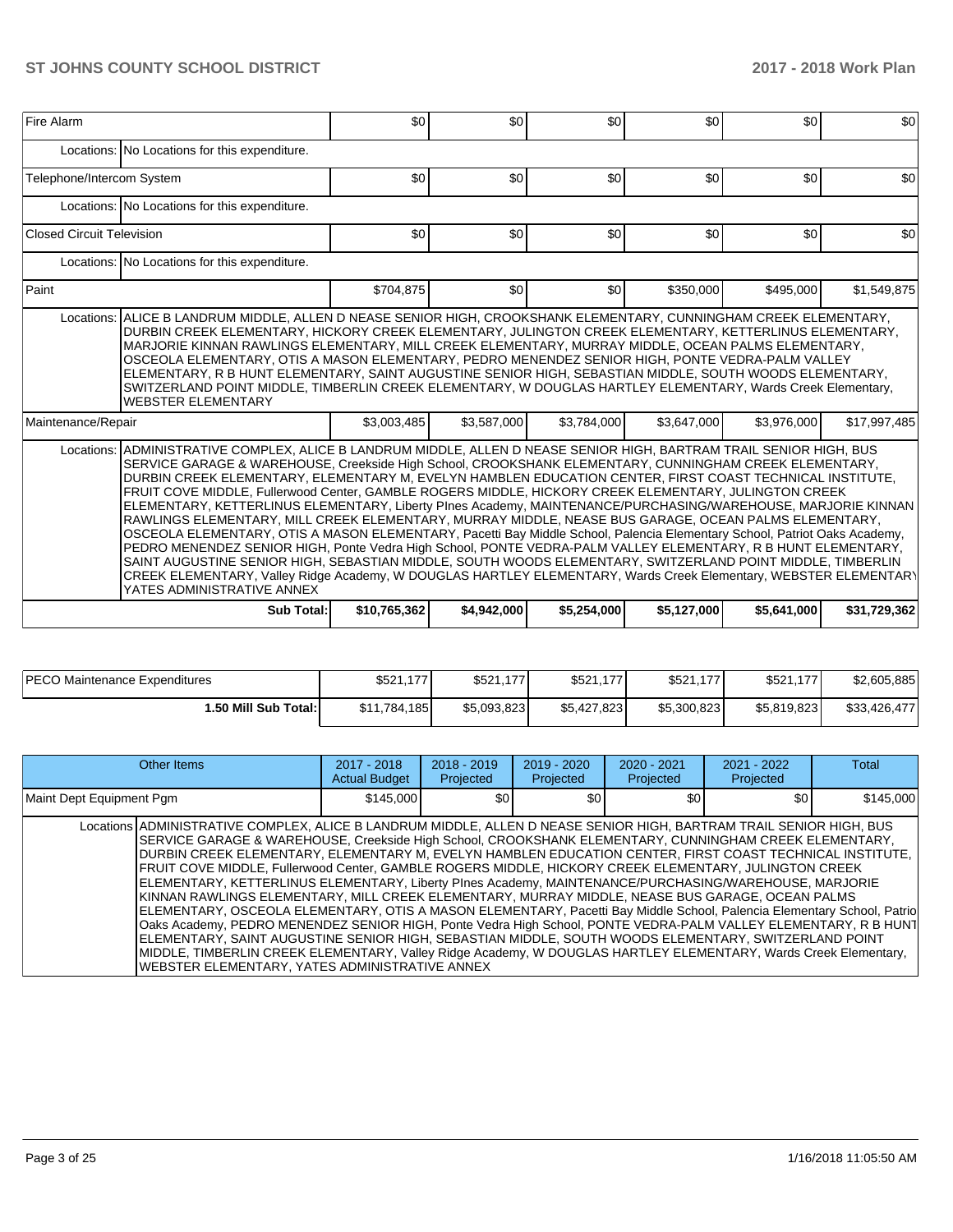| Ceiling & Light Replacement Pgm |                                                                                                                                                                                                                                                                                                                                                                                                                                                                                                                                                                                                                                                                                                                                                                                                                                                                                                                                                                                                                                                                                                                                                                             | \$300,000 | \$0       | \$0       | \$0       | \$0       | \$300,000   |
|---------------------------------|-----------------------------------------------------------------------------------------------------------------------------------------------------------------------------------------------------------------------------------------------------------------------------------------------------------------------------------------------------------------------------------------------------------------------------------------------------------------------------------------------------------------------------------------------------------------------------------------------------------------------------------------------------------------------------------------------------------------------------------------------------------------------------------------------------------------------------------------------------------------------------------------------------------------------------------------------------------------------------------------------------------------------------------------------------------------------------------------------------------------------------------------------------------------------------|-----------|-----------|-----------|-----------|-----------|-------------|
|                                 | Locations ADMINISTRATIVE COMPLEX, ALICE B LANDRUM MIDDLE, ALLEN D NEASE SENIOR HIGH, BARTRAM TRAIL SENIOR HIGH, BUS<br>SERVICE GARAGE & WAREHOUSE, Creekside High School, CROOKSHANK ELEMENTARY, CUNNINGHAM CREEK ELEMENTARY,<br>DURBIN CREEK ELEMENTARY, EVELYN HAMBLEN EDUCATION CENTER, FIRST COAST TECHNICAL INSTITUTE, FRUIT COVE<br>MIDDLE, Fullerwood Center, GAMBLE ROGERS MIDDLE, HICKORY CREEK ELEMENTARY, JULINGTON CREEK ELEMENTARY,<br>KETTERLINUS ELEMENTARY, Liberty PInes Academy, MAINTENANCE/PURCHASING/WAREHOUSE, MARJORIE KINNAN RAWLINGS<br>ELEMENTARY, MILL CREEK ELEMENTARY, MURRAY MIDDLE, NEASE BUS GARAGE, OCEAN PALMS ELEMENTARY, OSCEOLA<br>ELEMENTARY, OTIS A MASON ELEMENTARY, Pacetti Bay Middle School, Palencia Elementary School, Patriot Oaks Academy, PEDRO<br>MENENDEZ SENIOR HIGH, Ponte Vedra High School, PONTE VEDRA-PALM VALLEY ELEMENTARY, R B HUNT ELEMENTARY, SAINT<br>AUGUSTINE SENIOR HIGH, SEBASTIAN MIDDLE, SOUTH WOODS ELEMENTARY, SWITZERLAND POINT MIDDLE, TIMBERLIN<br>CREEK ELEMENTARY, Valley Ridge Academy, W DOUGLAS HARTLEY ELEMENTARY, Wards Creek Elementary, WEBSTER<br>ELEMENTARY, YATES ADMINISTRATIVE ANNEX |           |           |           |           |           |             |
| Energy Mgmt Pgm                 |                                                                                                                                                                                                                                                                                                                                                                                                                                                                                                                                                                                                                                                                                                                                                                                                                                                                                                                                                                                                                                                                                                                                                                             | \$100,000 | \$0       | \$0       | \$0       | \$0       | \$100.000   |
|                                 | Locations ADMINISTRATIVE COMPLEX, ALICE B LANDRUM MIDDLE, ALLEN D NEASE SENIOR HIGH, BARTRAM TRAIL SENIOR HIGH, BUS<br>SERVICE GARAGE & WAREHOUSE, Creekside High School, CROOKSHANK ELEMENTARY, CUNNINGHAM CREEK ELEMENTARY,<br>DURBIN CREEK ELEMENTARY, EVELYN HAMBLEN EDUCATION CENTER, FIRST COAST TECHNICAL INSTITUTE, FRUIT COVE<br>MIDDLE, Fullerwood Center, GAMBLE ROGERS MIDDLE, HICKORY CREEK ELEMENTARY, JULINGTON CREEK ELEMENTARY,<br>KETTERLINUS ELEMENTARY, Liberty PInes Academy, MAINTENANCE/PURCHASING/WAREHOUSE, MARJORIE KINNAN RAWLINGS<br>ELEMENTARY, MILL CREEK ELEMENTARY, MURRAY MIDDLE, NEASE BUS GARAGE, OCEAN PALMS ELEMENTARY, OSCEOLA<br>ELEMENTARY, OTIS A MASON ELEMENTARY, Pacetti Bay Middle School, Palencia Elementary School, Patriot Oaks Academy, PEDRO<br>MENENDEZ SENIOR HIGH, Ponte Vedra High School, PONTE VEDRA-PALM VALLEY ELEMENTARY, R B HUNT ELEMENTARY, SAINT<br>AUGUSTINE SENIOR HIGH, SEBASTIAN MIDDLE, SOUTH WOODS ELEMENTARY, SWITZERLAND POINT MIDDLE, TIMBERLIN<br>CREEK ELEMENTARY, Valley Ridge Academy, W DOUGLAS HARTLEY ELEMENTARY, Wards Creek Elementary, WEBSTER<br>ELEMENTARY, YATES ADMINISTRATIVE ANNEX |           |           |           |           |           |             |
| Generator Insp/Repairs Pgm      |                                                                                                                                                                                                                                                                                                                                                                                                                                                                                                                                                                                                                                                                                                                                                                                                                                                                                                                                                                                                                                                                                                                                                                             | \$150,000 | \$0       | \$0       | \$0       | \$0       | \$150,000   |
|                                 | Locations ADMINISTRATIVE COMPLEX, ALICE B LANDRUM MIDDLE, ALLEN D NEASE SENIOR HIGH, BARTRAM TRAIL SENIOR HIGH, BUS<br>SERVICE GARAGE & WAREHOUSE, Creekside High School, CROOKSHANK ELEMENTARY, CUNNINGHAM CREEK ELEMENTARY,<br>DURBIN CREEK ELEMENTARY, EVELYN HAMBLEN EDUCATION CENTER, FIRST COAST TECHNICAL INSTITUTE, FRUIT COVE<br>MIDDLE, Fullerwood Center, GAMBLE ROGERS MIDDLE, HICKORY CREEK ELEMENTARY, JULINGTON CREEK ELEMENTARY,<br>KETTERLINUS ELEMENTARY, Liberty PInes Academy, MAINTENANCE/PURCHASING/WAREHOUSE, MARJORIE KINNAN RAWLINGS<br>ELEMENTARY, MILL CREEK ELEMENTARY, MURRAY MIDDLE, NEASE BUS GARAGE, OCEAN PALMS ELEMENTARY, OSCEOLA<br>ELEMENTARY, OTIS A MASON ELEMENTARY, Pacetti Bay Middle School, Palencia Elementary School, Patriot Oaks Academy, PEDRO<br>MENENDEZ SENIOR HIGH, Ponte Vedra High School, PONTE VEDRA-PALM VALLEY ELEMENTARY, R B HUNT ELEMENTARY, SAINT<br>AUGUSTINE SENIOR HIGH, SEBASTIAN MIDDLE, SOUTH WOODS ELEMENTARY, SWITZERLAND POINT MIDDLE, TIMBERLIN<br>CREEK ELEMENTARY, Valley Ridge Academy, W DOUGLAS HARTLEY ELEMENTARY, Wards Creek Elementary, WEBSTER<br>ELEMENTARY, YATES ADMINISTRATIVE ANNEX |           |           |           |           |           |             |
| Districtwide Maint Pgm TBD      |                                                                                                                                                                                                                                                                                                                                                                                                                                                                                                                                                                                                                                                                                                                                                                                                                                                                                                                                                                                                                                                                                                                                                                             | \$300,000 | \$300,000 | \$300,000 | \$300,000 | \$300,000 | \$1,500,000 |
|                                 | Locations ADMINISTRATIVE COMPLEX, ALICE B LANDRUM MIDDLE, ALLEN D NEASE SENIOR HIGH, BARTRAM TRAIL SENIOR HIGH, BUS<br>SERVICE GARAGE & WAREHOUSE, Creekside High School, CROOKSHANK ELEMENTARY, CUNNINGHAM CREEK ELEMENTARY,<br>DURBIN CREEK ELEMENTARY, EVELYN HAMBLEN EDUCATION CENTER, FIRST COAST TECHNICAL INSTITUTE, FRUIT COVE<br>MIDDLE, Fullerwood Center, GAMBLE ROGERS MIDDLE, HICKORY CREEK ELEMENTARY, JULINGTON CREEK ELEMENTARY,<br>KETTERLINUS ELEMENTARY, Liberty PInes Academy, MAINTENANCE/PURCHASING/WAREHOUSE, MARJORIE KINNAN RAWLINGS<br>ELEMENTARY, MILL CREEK ELEMENTARY, MURRAY MIDDLE, NEASE BUS GARAGE, OCEAN PALMS ELEMENTARY, OSCEOLA<br>ELEMENTARY, OTIS A MASON ELEMENTARY, Pacetti Bay Middle School, Palencia Elementary School, Patriot Oaks Academy, PEDRO<br>MENENDEZ SENIOR HIGH, Ponte Vedra High School, PONTE VEDRA-PALM VALLEY ELEMENTARY, R B HUNT ELEMENTARY, SAINT<br>AUGUSTINE SENIOR HIGH, SEBASTIAN MIDDLE, SOUTH WOODS ELEMENTARY, SWITZERLAND POINT MIDDLE, TIMBERLIN<br>CREEK ELEMENTARY, Valley Ridge Academy, W DOUGLAS HARTLEY ELEMENTARY, Wards Creek Elementary, WEBSTER<br>ELEMENTARY, YATES ADMINISTRATIVE ANNEX |           |           |           |           |           |             |
| <b>SREF TBD</b>                 |                                                                                                                                                                                                                                                                                                                                                                                                                                                                                                                                                                                                                                                                                                                                                                                                                                                                                                                                                                                                                                                                                                                                                                             | \$200,000 | \$200,000 | \$200,000 | \$200,000 | \$200,000 | \$1,000,000 |
|                                 | Locations ADMINISTRATIVE COMPLEX, ALICE B LANDRUM MIDDLE, ALLEN D NEASE SENIOR HIGH, BARTRAM TRAIL SENIOR HIGH, BUS<br>SERVICE GARAGE & WAREHOUSE, Creekside High School, CROOKSHANK ELEMENTARY, CUNNINGHAM CREEK ELEMENTARY,<br>DURBIN CREEK ELEMENTARY, EVELYN HAMBLEN EDUCATION CENTER, FIRST COAST TECHNICAL INSTITUTE, FRUIT COVE<br>MIDDLE, Fullerwood Center, GAMBLE ROGERS MIDDLE, HICKORY CREEK ELEMENTARY, JULINGTON CREEK ELEMENTARY,<br>KETTERLINUS ELEMENTARY, Liberty PInes Academy, MAINTENANCE/PURCHASING/WAREHOUSE, MARJORIE KINNAN RAWLINGS<br>ELEMENTARY, MILL CREEK ELEMENTARY, MURRAY MIDDLE, NEASE BUS GARAGE, OCEAN PALMS ELEMENTARY, OSCEOLA<br>ELEMENTARY, OTIS A MASON ELEMENTARY, Pacetti Bay Middle School, Palencia Elementary School, Patriot Oaks Academy, PEDRO<br>MENENDEZ SENIOR HIGH, Ponte Vedra High School, PONTE VEDRA-PALM VALLEY ELEMENTARY, R B HUNT ELEMENTARY, SAINT<br>AUGUSTINE SENIOR HIGH, SEBASTIAN MIDDLE, SOUTH WOODS ELEMENTARY, SWITZERLAND POINT MIDDLE, TIMBERLIN<br>CREEK ELEMENTARY, Valley Ridge Academy, W DOUGLAS HARTLEY ELEMENTARY, Wards Creek Elementary, WEBSTER<br>ELEMENTARY, YATES ADMINISTRATIVE ANNEX |           |           |           |           |           |             |
| Env/Remediation TBD             |                                                                                                                                                                                                                                                                                                                                                                                                                                                                                                                                                                                                                                                                                                                                                                                                                                                                                                                                                                                                                                                                                                                                                                             | \$125,000 | \$125,000 | \$125,000 | \$125,000 | \$125,000 | \$625,000   |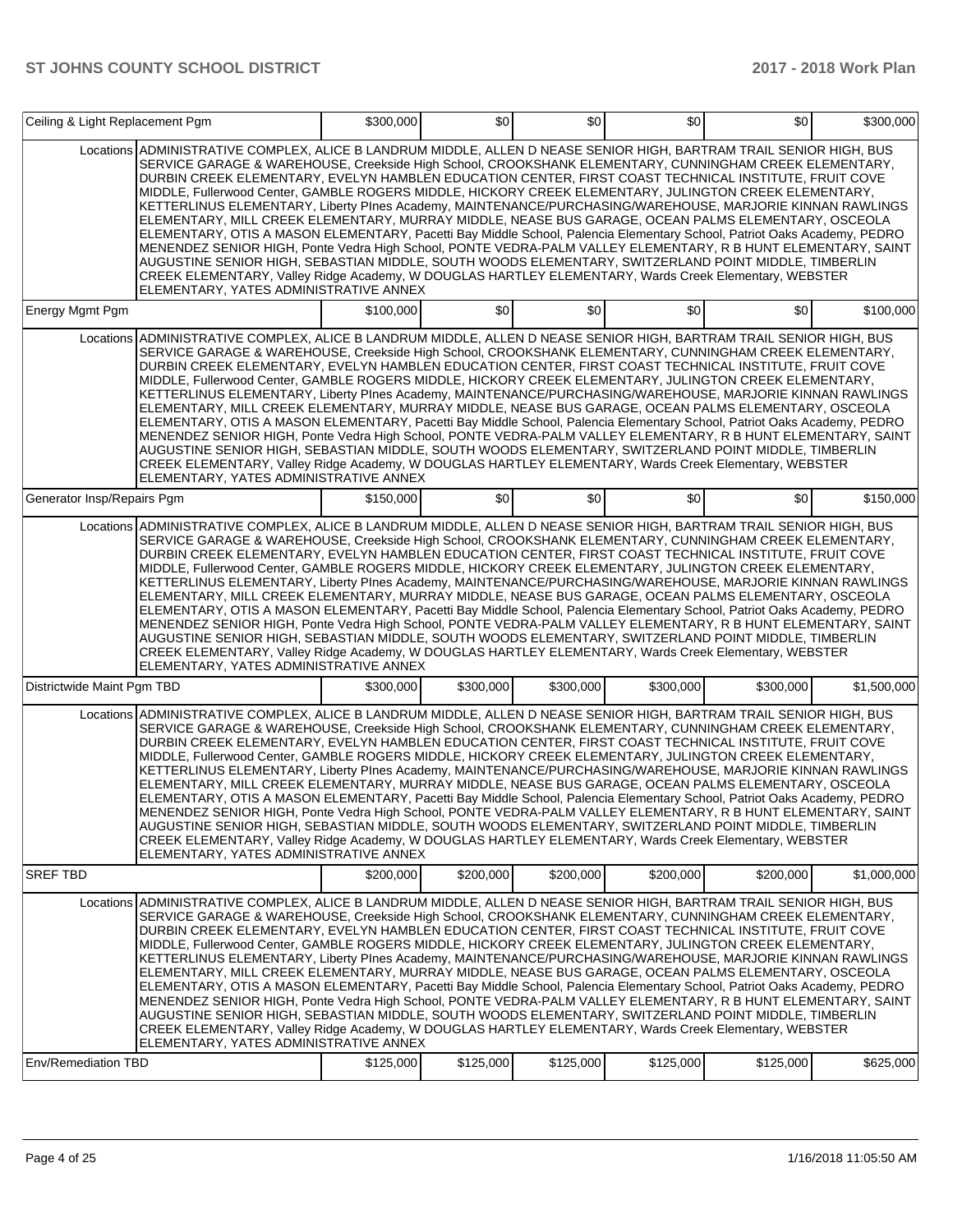|                                 | Locations ADMINISTRATIVE COMPLEX, ALICE B LANDRUM MIDDLE, ALLEN D NEASE SENIOR HIGH, BARTRAM TRAIL SENIOR HIGH, BUS<br>SERVICE GARAGE & WAREHOUSE, Creekside High School, CROOKSHANK ELEMENTARY, CUNNINGHAM CREEK ELEMENTARY,<br>DURBIN CREEK ELEMENTARY, EVELYN HAMBLEN EDUCATION CENTER, FIRST COAST TECHNICAL INSTITUTE, FRUIT COVE<br>MIDDLE, Fullerwood Center, GAMBLE ROGERS MIDDLE, HICKORY CREEK ELEMENTARY, JULINGTON CREEK ELEMENTARY,<br>KETTERLINUS ELEMENTARY, Liberty PInes Academy, MAINTENANCE/PURCHASING/WAREHOUSE, MARJORIE KINNAN RAWLINGS<br>ELEMENTARY, MILL CREEK ELEMENTARY, MURRAY MIDDLE, NEASE BUS GARAGE, OCEAN PALMS ELEMENTARY, OSCEOLA<br>ELEMENTARY, OTIS A MASON ELEMENTARY, Pacetti Bay Middle School, Palencia Elementary School, Patriot Oaks Academy, PEDRO<br>MENENDEZ SENIOR HIGH, Ponte Vedra High School, PONTE VEDRA-PALM VALLEY ELEMENTARY, R B HUNT ELEMENTARY, SAINT<br>AUGUSTINE SENIOR HIGH, SEBASTIAN MIDDLE, SOUTH WOODS ELEMENTARY, SWITZERLAND POINT MIDDLE, TIMBERLIN<br>CREEK ELEMENTARY, Valley Ridge Academy, W DOUGLAS HARTLEY ELEMENTARY, Wards Creek Elementary, WEBSTER<br>ELEMENTARY, YATES ADMINISTRATIVE ANNEX              |              |                  |             |             |             |              |
|---------------------------------|------------------------------------------------------------------------------------------------------------------------------------------------------------------------------------------------------------------------------------------------------------------------------------------------------------------------------------------------------------------------------------------------------------------------------------------------------------------------------------------------------------------------------------------------------------------------------------------------------------------------------------------------------------------------------------------------------------------------------------------------------------------------------------------------------------------------------------------------------------------------------------------------------------------------------------------------------------------------------------------------------------------------------------------------------------------------------------------------------------------------------------------------------------------------------------------|--------------|------------------|-------------|-------------|-------------|--------------|
| Wetland Mont & Imp TBD          |                                                                                                                                                                                                                                                                                                                                                                                                                                                                                                                                                                                                                                                                                                                                                                                                                                                                                                                                                                                                                                                                                                                                                                                          | \$25,000     | \$25,000         | \$25,000    | \$25,000    | \$25,000    | \$125,000    |
|                                 | Locations ADMINISTRATIVE COMPLEX, ALICE B LANDRUM MIDDLE, ALLEN D NEASE SENIOR HIGH, BARTRAM TRAIL SENIOR HIGH, BUS<br>SERVICE GARAGE & WAREHOUSE, Creekside High School, CROOKSHANK ELEMENTARY, CUNNINGHAM CREEK ELEMENTARY,<br>DURBIN CREEK ELEMENTARY, EVELYN HAMBLEN EDUCATION CENTER, FIRST COAST TECHNICAL INSTITUTE, FRUIT COVE<br>MIDDLE, Fullerwood Center, GAMBLE ROGERS MIDDLE, HICKORY CREEK ELEMENTARY, JULINGTON CREEK ELEMENTARY,<br>KETTERLINUS ELEMENTARY, Liberty PInes Academy, MAINTENANCE/PURCHASING/WAREHOUSE, MARJORIE KINNAN RAWLINGS<br>ELEMENTARY, MILL CREEK ELEMENTARY, MURRAY MIDDLE, NEASE BUS GARAGE, OCEAN PALMS ELEMENTARY, OSCEOLA<br>ELEMENTARY, OTIS A MASON ELEMENTARY, Pacetti Bay Middle School, Palencia Elementary School, Patriot Oaks Academy, PEDRO<br>MENENDEZ SENIOR HIGH, Ponte Vedra High School, PONTE VEDRA-PALM VALLEY ELEMENTARY, R B HUNT ELEMENTARY, SAINT<br>AUGUSTINE SENIOR HIGH, SEBASTIAN MIDDLE, SOUTH WOODS ELEMENTARY, SWITZERLAND POINT MIDDLE, TIMBERLIN<br>CREEK ELEMENTARY, Valley Ridge Academy, W DOUGLAS HARTLEY ELEMENTARY, Wards Creek Elementary, WEBSTER<br>ELEMENTARY, YATES ADMINISTRATIVE ANNEX              |              |                  |             |             |             |              |
| <b>IAQ Baseline Testing</b>     |                                                                                                                                                                                                                                                                                                                                                                                                                                                                                                                                                                                                                                                                                                                                                                                                                                                                                                                                                                                                                                                                                                                                                                                          | \$45,000     | \$23,000         | \$45,000    | \$45,000    | \$50,000    | \$208.000    |
|                                 | Locations ADMINISTRATIVE COMPLEX, ALICE B LANDRUM MIDDLE, ALLEN D NEASE SENIOR HIGH, BARTRAM TRAIL SENIOR HIGH, BUS<br>SERVICE GARAGE & WAREHOUSE, Creekside High School, CROOKSHANK ELEMENTARY, CUNNINGHAM CREEK ELEMENTARY,<br>DURBIN CREEK ELEMENTARY, ELEMENTARY M, EVELYN HAMBLEN EDUCATION CENTER, FIRST COAST TECHNICAL INSTITUTE,<br>FRUIT COVE MIDDLE, Fullerwood Center, GAMBLE ROGERS MIDDLE, HICKORY CREEK ELEMENTARY, JULINGTON CREEK<br>ELEMENTARY, KETTERLINUS ELEMENTARY, Liberty PInes Academy, MAINTENANCE/PURCHASING/WAREHOUSE, MARJORIE<br>KINNAN RAWLINGS ELEMENTARY, MILL CREEK ELEMENTARY, MURRAY MIDDLE, NEASE BUS GARAGE, OCEAN PALMS<br>ELEMENTARY, OSCEOLA ELEMENTARY, OTIS A MASON ELEMENTARY, Pacetti Bay Middle School, Palencia Elementary School, Patrio<br>Oaks Academy, PEDRO MENENDEZ SENIOR HIGH, Ponte Vedra High School, PONTE VEDRA-PALM VALLEY ELEMENTARY, R B HUNT<br>ELEMENTARY, SAINT AUGUSTINE SENIOR HIGH, SEBASTIAN MIDDLE, SOUTH WOODS ELEMENTARY, SWITZERLAND POINT<br>MIDDLE, TIMBERLIN CREEK ELEMENTARY, Valley Ridge Academy, W DOUGLAS HARTLEY ELEMENTARY, Wards Creek Elementary,<br>WEBSTER ELEMENTARY, YATES ADMINISTRATIVE ANNEX |              |                  |             |             |             |              |
| Parking Lot Lighting Pgm        |                                                                                                                                                                                                                                                                                                                                                                                                                                                                                                                                                                                                                                                                                                                                                                                                                                                                                                                                                                                                                                                                                                                                                                                          | \$50,000     | \$0 <sub>1</sub> | \$0         | \$0         | \$0         | \$50,000     |
|                                 | Locations ADMINISTRATIVE COMPLEX, ALICE B LANDRUM MIDDLE, ALLEN D NEASE SENIOR HIGH, BARTRAM TRAIL SENIOR HIGH, BUS<br>SERVICE GARAGE & WAREHOUSE, Creekside High School, CROOKSHANK ELEMENTARY, CUNNINGHAM CREEK ELEMENTARY,<br>DURBIN CREEK ELEMENTARY, ELEMENTARY M, EVELYN HAMBLEN EDUCATION CENTER, FIRST COAST TECHNICAL INSTITUTE,<br>FRUIT COVE MIDDLE, Fullerwood Center, GAMBLE ROGERS MIDDLE, HICKORY CREEK ELEMENTARY, JULINGTON CREEK<br>ELEMENTARY, KETTERLINUS ELEMENTARY, Liberty PInes Academy, MAINTENANCE/PURCHASING/WAREHOUSE, MARJORIE<br>KINNAN RAWLINGS ELEMENTARY, MILL CREEK ELEMENTARY, MURRAY MIDDLE, NEASE BUS GARAGE, OCEAN PALMS<br>ELEMENTARY, OSCEOLA ELEMENTARY, OTIS A MASON ELEMENTARY, Pacetti Bay Middle School, Palencia Elementary School, Patrio<br>Oaks Academy, PEDRO MENENDEZ SENIOR HIGH, Ponte Vedra High School, PONTE VEDRA-PALM VALLEY ELEMENTARY, R B HUNT<br>ELEMENTARY, SAINT AUGUSTINE SENIOR HIGH, SEBASTIAN MIDDLE, SOUTH WOODS ELEMENTARY, SWITZERLAND POINT<br>MIDDLE, TIMBERLIN CREEK ELEMENTARY, Valley Ridge Academy, W DOUGLAS HARTLEY ELEMENTARY, Wards Creek Elementary,<br>WEBSTER ELEMENTARY, YATES ADMINISTRATIVE ANNEX |              |                  |             |             |             |              |
| Elevator Repairs & Upgrades Pgm |                                                                                                                                                                                                                                                                                                                                                                                                                                                                                                                                                                                                                                                                                                                                                                                                                                                                                                                                                                                                                                                                                                                                                                                          | \$100,000    | \$0              | \$0         | \$0         | \$0         | \$100,000    |
|                                 | Locations ADMINISTRATIVE COMPLEX, ALICE B LANDRUM MIDDLE, ALLEN D NEASE SENIOR HIGH, BARTRAM TRAIL SENIOR HIGH, BUS<br>SERVICE GARAGE & WAREHOUSE, Creekside High School, CROOKSHANK ELEMENTARY, CUNNINGHAM CREEK ELEMENTARY,<br>DURBIN CREEK ELEMENTARY, ELEMENTARY M, EVELYN HAMBLEN EDUCATION CENTER, FIRST COAST TECHNICAL INSTITUTE,<br>FRUIT COVE MIDDLE, Fullerwood Center, GAMBLE ROGERS MIDDLE, HICKORY CREEK ELEMENTARY, JULINGTON CREEK<br>ELEMENTARY, KETTERLINUS ELEMENTARY, Liberty PInes Academy, MAINTENANCE/PURCHASING/WAREHOUSE, MARJORIE<br>KINNAN RAWLINGS ELEMENTARY, MILL CREEK ELEMENTARY, MURRAY MIDDLE, NEASE BUS GARAGE, OCEAN PALMS<br>ELEMENTARY, OSCEOLA ELEMENTARY, OTIS A MASON ELEMENTARY, Pacetti Bay Middle School, Palencia Elementary School, Patrio<br>Oaks Academy, PEDRO MENENDEZ SENIOR HIGH, Ponte Vedra High School, PONTE VEDRA-PALM VALLEY ELEMENTARY, R B HUNT<br>ELEMENTARY, SAINT AUGUSTINE SENIOR HIGH, SEBASTIAN MIDDLE, SOUTH WOODS ELEMENTARY, SWITZERLAND POINT<br>MIDDLE, TIMBERLIN CREEK ELEMENTARY, Valley Ridge Academy, W DOUGLAS HARTLEY ELEMENTARY, Wards Creek Elementary,<br>WEBSTER ELEMENTARY, YATES ADMINISTRATIVE ANNEX |              |                  |             |             |             |              |
|                                 | Total:                                                                                                                                                                                                                                                                                                                                                                                                                                                                                                                                                                                                                                                                                                                                                                                                                                                                                                                                                                                                                                                                                                                                                                                   | \$12,305,362 | \$5,615,000      | \$5,949,000 | \$5,822,000 | \$6,341,000 | \$36,032,362 |

# **Local 1.50 Mill Expenditure For Maintenance, Repair and Renovation**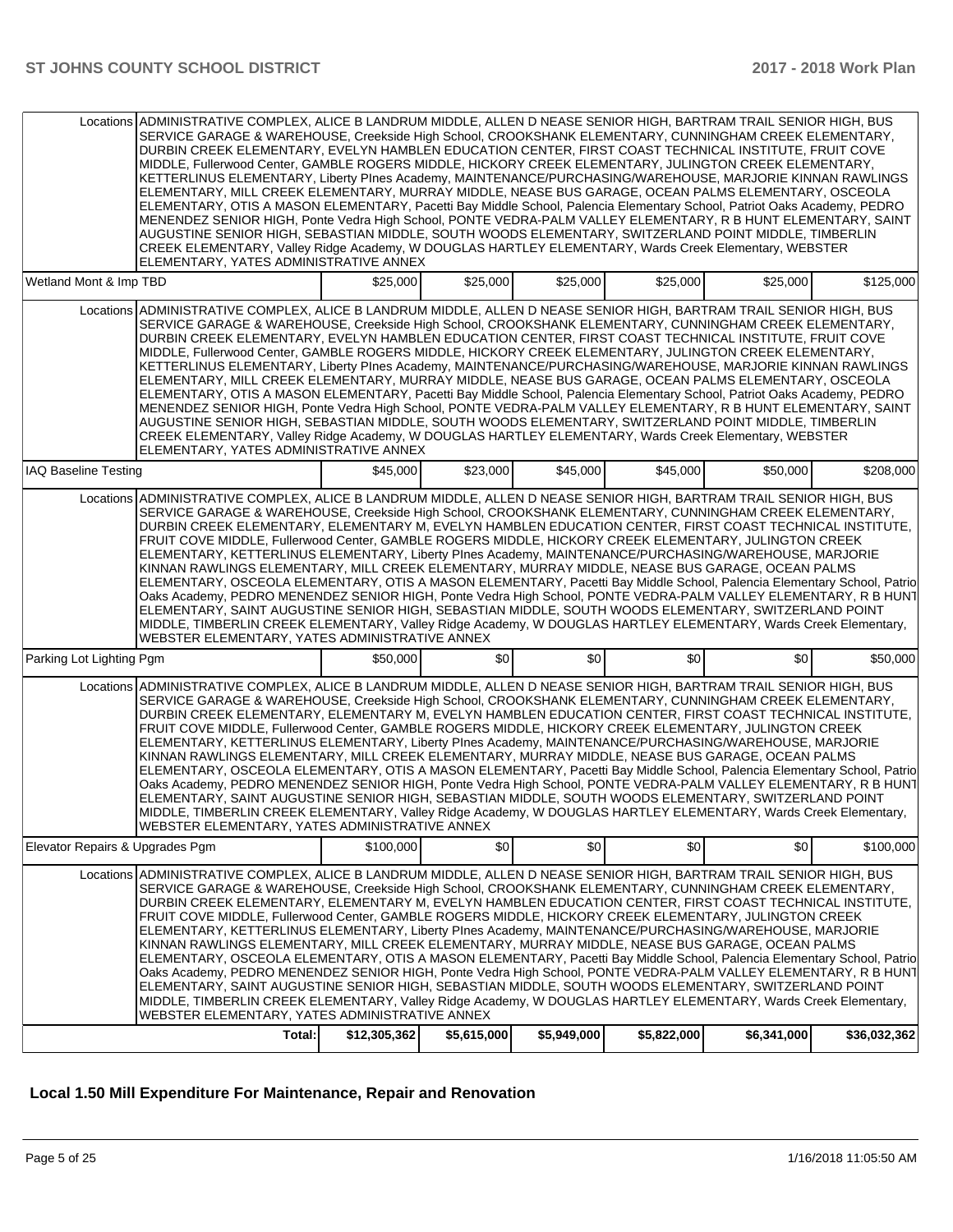Anticipated expenditures expected from local funding sources over the years covered by the current work plan.

| Item                                                         | 2017 - 2018<br><b>Actual Budget</b> | 2018 - 2019<br>Projected | 2019 - 2020<br>Projected | 2020 - 2021<br>Projected | 2021 - 2022<br>Projected | <b>Total</b>  |
|--------------------------------------------------------------|-------------------------------------|--------------------------|--------------------------|--------------------------|--------------------------|---------------|
| Remaining Maint and Repair from 1.5 Mills                    | \$11,784,185                        | \$5,093,823              | \$5,427,823              | \$5,300,823              | \$5,819,823              | \$33,426,477  |
| Maintenance/Repair Salaries                                  | \$1,768,492                         | \$2,000,000              | \$2,000,000              | \$2,000,000              | \$2,000,000              | \$9,768,492   |
| <b>School Bus Purchases</b>                                  | \$3,080,400                         | \$3,080,400              | \$3,080,400              | \$3,080,400              | \$3,080,400              | \$15,402,000  |
| <b>Other Vehicle Purchases</b>                               | \$175,000                           | \$60,000                 | \$60,000                 | \$60,000                 | \$60,000                 | \$415,000     |
| <b>Capital Outlay Equipment</b>                              | \$810,000                           | \$810,000                | \$910,000                | \$910,000                | \$1,000,000              | \$4,440,000   |
| Rent/Lease Payments                                          | \$0                                 | \$0                      | \$0                      | \$0                      | \$0                      | \$0           |
| <b>COP Debt Service</b>                                      | \$11,225,285                        | \$15,258,337             | \$15,258,337             | \$15,258,337             | \$4,146,664              | \$61,146,960  |
| Rent/Lease Relocatables                                      | \$3,478,028                         | \$2,500,000              | \$2,000,000              | \$1,500,000              | \$1,000,000              | \$10,478,028  |
| <b>Environmental Problems</b>                                | \$0                                 | \$0                      | \$0                      | \$0                      | \$0                      | \$0           |
| s.1011.14 Debt Service                                       | \$0                                 | \$0                      | \$0                      | \$0                      | \$0                      | \$0           |
| <b>Special Facilities Construction Account</b>               | \$0                                 | \$0                      | \$0                      | \$0                      | \$0                      | \$0           |
| Premiums for Property Casualty Insurance - 1011.71<br>(4a,b) | \$936,723                           | \$1,000,000              | \$1,000,000              | \$1,000,000              | \$1,000,000              | \$4,936,723   |
| Qualified School Construction Bonds (QSCB)                   | \$0                                 | \$0                      | \$0                      | \$0                      | \$0                      | \$0           |
| Qualified Zone Academy Bonds (QZAB)                          | \$0                                 | \$0                      | \$0                      | \$0                      | \$0                      | \$0           |
| Playground Equipment                                         | \$0                                 | \$200,000                | \$200,000                | \$200,000                | \$200,000                | \$800,000     |
| <b>AED Replacement Program</b>                               | \$0                                 | \$60,000                 | \$60,000                 | \$60,000                 | \$60,000                 | \$240,000     |
| <b>Excelsior Center Lease</b>                                | \$19,163                            | \$19,163                 | \$19,163                 | \$19,163                 | \$19,163                 | \$95,815      |
| <b>School Based Maintenance</b>                              | \$610,000                           | \$610,000                | \$710,000                | \$710,000                | \$810,000                | \$3,450,000   |
| Inspections & Repairs                                        | \$222,000                           | \$250,000                | \$250,000                | \$250,000                | \$250,000                | \$1,222,000   |
| <b>Technology Plan</b>                                       | \$1,042,825                         | \$3,431,857              | \$3,000,000              | \$3,000,000              | \$3,000,000              | \$13,474,682  |
| <b>Charter School Capital Allocation</b>                     | \$52,051                            | \$52,051                 | \$52,051                 | \$52,051                 | \$52,051                 | \$260,255     |
| <b>Local Expenditure Totals:</b>                             | \$35,204,152                        | \$34,425,631             | \$34,027,774             | \$33,400,774             | \$22,498,101             | \$159,556,432 |

# **Revenue**

#### **1.50 Mill Revenue Source**

Schedule of Estimated Capital Outlay Revenue from each currently approved source which is estimated to be available for expenditures on the projects included in the tentative district facilities work program. All amounts are NET after considering carryover balances, interest earned, new COP's, 1011.14 and 1011.15 loans, etc. Districts cannot use 1.5-Mill funds for salaries except for those explicitly associated with maintenance/repair projects. (1011.71 (5), F.S.)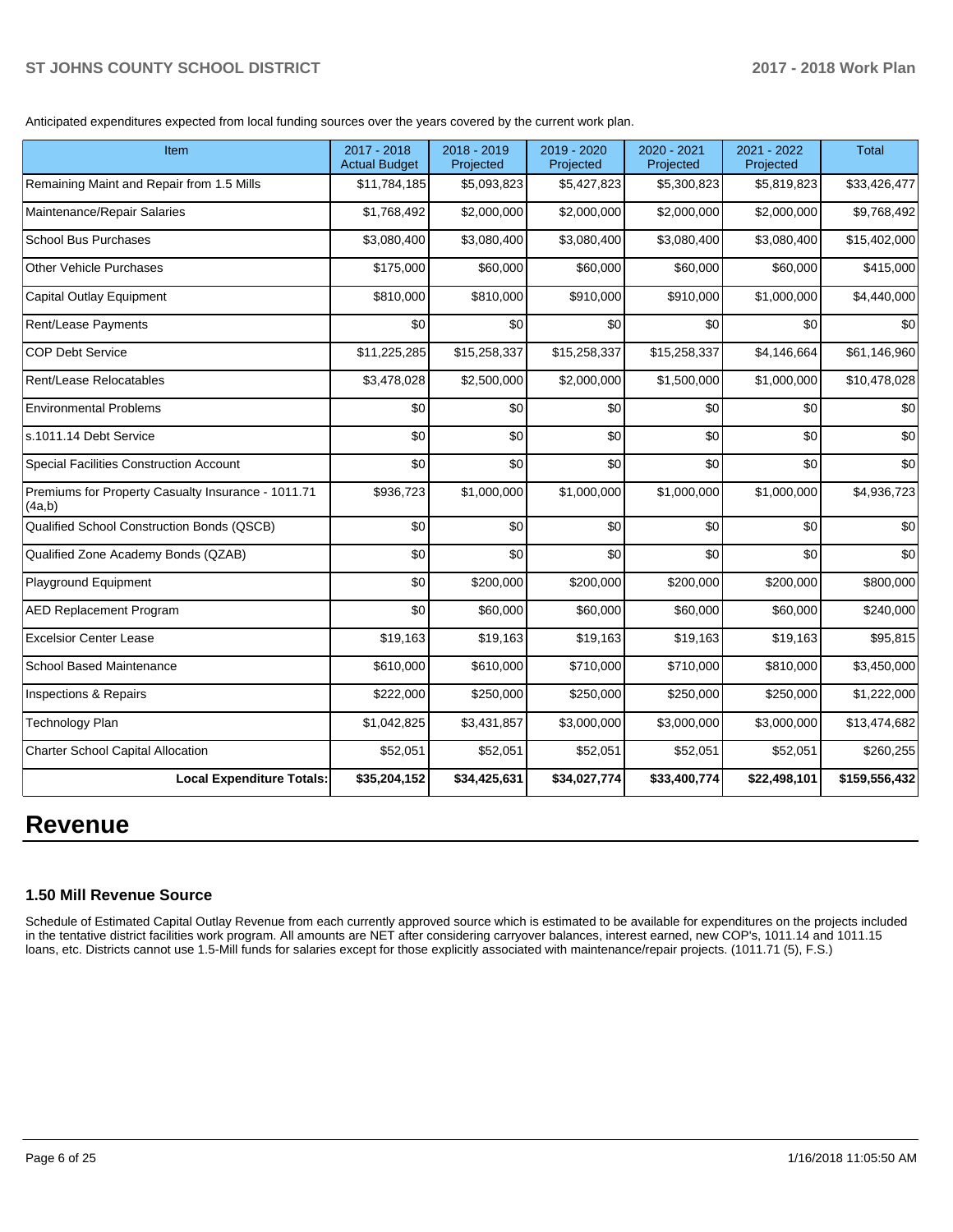| Item                                                                                | Fund | $2017 - 2018$<br><b>Actual Value</b> | $2018 - 2019$<br>Projected | $2019 - 2020$<br>Projected | $2020 - 2021$<br>Projected | 2021 - 2022<br>Projected | Total             |
|-------------------------------------------------------------------------------------|------|--------------------------------------|----------------------------|----------------------------|----------------------------|--------------------------|-------------------|
| $(1)$ Non-exempt property<br>lassessed valuation                                    |      | \$25,826,921,360                     | \$28,336,526,974           | \$30,713,931,925           | \$33,311,750,367           | \$36,108,410,129         | \$154,297,540,755 |
| (2) The Millege projected for<br>discretionary capital outlay per<br>ls.1011.71     |      | 1.50                                 | 1.50                       | 1.50                       | 1.50                       | 1.50                     |                   |
| $(3)$ Full value of the 1.50-Mill<br>discretionary capital outlay per<br>ls.1011.71 |      | \$43,389,228                         | \$47,605,365               | \$51,599,406               | \$55,963,741               | \$60,662,129             | \$259.219.869     |
| $(4)$ Value of the portion of the 1.50<br>-Mill ACTUALLY levied                     | 370I | \$37,190,767                         | \$40,804,599               | \$44,228,062               | \$47,968,921               | \$51,996,111             | \$222,188,460     |
| $(5)$ Difference of lines $(3)$ and $(4)$                                           |      | \$6,198,461                          | \$6,800,766                | \$7.371.344                | \$7,994,820                | \$8,666,018              | \$37,031,409      |

### **PECO Revenue Source**

The figure in the row designated "PECO Maintenance" will be subtracted from funds available for new construction because PECO maintenance dollars cannot be used for new construction.

| Item                           | Fund | 2017 - 2018<br><b>Actual Budget</b> | $2018 - 2019$<br>Projected | $2019 - 2020$<br>Projected | $2020 - 2021$<br>Projected | $2021 - 2022$<br>Projected | <b>Total</b> |
|--------------------------------|------|-------------------------------------|----------------------------|----------------------------|----------------------------|----------------------------|--------------|
| <b>PECO New Construction</b>   | 340  | \$0                                 | \$0                        | \$935.504                  | \$3,312,450                | \$4,152,274                | \$8,400,228  |
| IPECO Maintenance Expenditures |      | \$521,177                           | \$521,177                  | \$521.177                  | \$521.177                  | \$521.177                  | \$2,605,885  |
|                                |      | \$521,177                           | \$521.177                  | \$1,456,681                | \$3,833,627                | \$4,673,451                | \$11,006,113 |

## **CO & DS Revenue Source**

Revenue from Capital Outlay and Debt Service funds.

| Item                                      | Fund | $2017 - 2018$<br><b>Actual Budget</b> | $2018 - 2019$<br>Projected | $2019 - 2020$<br>Projected | $2020 - 2021$<br>Projected | $2021 - 2022$<br>Projected | <b>Total</b> |
|-------------------------------------------|------|---------------------------------------|----------------------------|----------------------------|----------------------------|----------------------------|--------------|
| ICO & DS Cash Flow-through<br>Distributed | 360  | \$497.584                             | \$497.584                  | \$497.584                  | \$497.584                  | \$497.584                  | \$2,487,920  |
| ICO & DS Interest on<br>Undistributed CO  | 360  | \$13.372                              | \$13.372                   | \$13.372                   | \$13.372                   | \$13.372                   | \$66,860     |
|                                           |      | \$510.956                             | \$510,956                  | \$510.956                  | \$510,956                  | \$510,956                  | \$2,554,780  |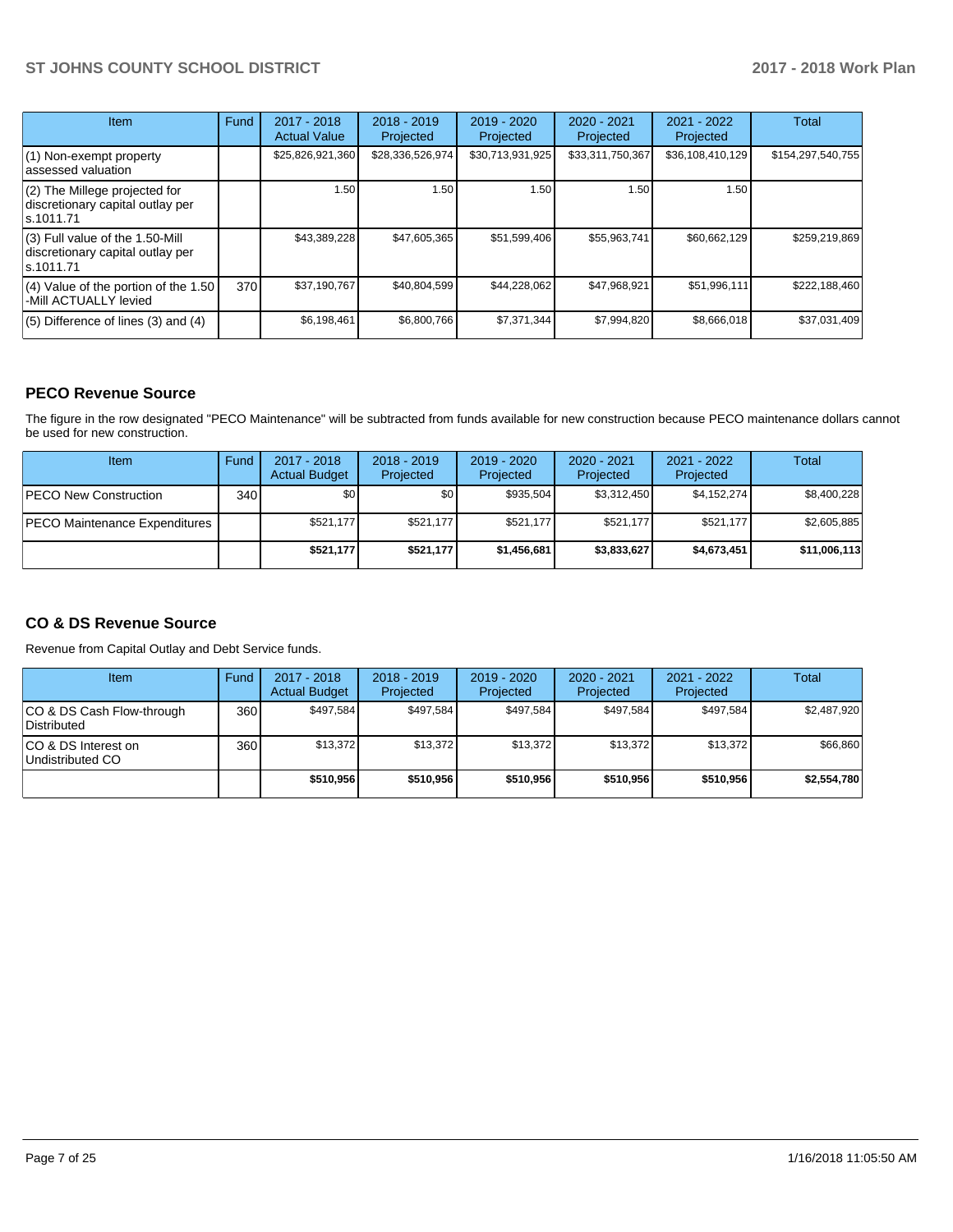# **Fair Share Revenue Source**

All legally binding commitments for proportionate fair-share mitigation for impacts on public school facilities must be included in the 5-year district work program.

| Item                                                                                                                                           | 2017 - 2018<br><b>Actual Budget</b> | 2018 - 2019<br>Projected | 2019 - 2020<br>Projected | 2020 - 2021<br>Projected | 2021 - 2022<br>Projected | <b>Total</b> |
|------------------------------------------------------------------------------------------------------------------------------------------------|-------------------------------------|--------------------------|--------------------------|--------------------------|--------------------------|--------------|
| SCD 2009-6 Anderson Greenbriar --<br>Contribution of Land (19.25 acres)                                                                        | \$0                                 | \$0                      | \$0                      | \$0                      | \$1                      | \$1          |
| SCD 2011-2 Winchester East-<br>Proportionate Share Mitigation Payment--<br><b>Middle School Student Stations</b>                               | \$0                                 | \$0                      | \$0                      | \$0                      | \$46,114                 | \$46,114     |
| SCD 2012-3/SCDMOD 2013-1 Oxford<br>Estates-Proportionate Share Mitigation<br>Payment--Middle School Student Stations                           | \$0                                 | \$0                      | \$0                      | \$0                      | \$19,412                 | \$19,412     |
| SCD 2012-4 Oakridge Landing--<br>Proportionate Share Mitigation -- Middle<br><b>School Student Stations</b>                                    | \$0                                 | \$0                      | \$0                      | \$0                      | \$21,856                 | \$21,856     |
| SCD 2014-8 and SCDMOD 2014-3<br>Andalusia PUD--Proportionate Share<br>Mitigation Payment--High School Student<br><b>Stations</b>               | \$0                                 | \$0                      | \$0                      | \$0                      | \$5,872                  | \$5,872      |
| SCD 2013-16 and SCDMOD 2014-4<br>Cedar Point--Proportionate Share<br>Mitigation Payment--Middle and High<br><b>School Student Stations</b>     | \$0                                 | \$0                      | \$0                      | \$0                      | \$10,925                 | \$10,925     |
| SCD 2014-15 Julington Lakes--<br>Proportionate Share Mitigation<br>Payment---Elementary, Middle and High<br><b>School Student Stations</b>     | \$0                                 | \$0                      | \$0                      | \$0                      | \$3,819,611              | \$3,819,611  |
| SCD 2014-1 Datil Pepper--Proportionate<br>Share Mitigation Payment--High School<br><b>Student Stations</b>                                     | \$0                                 | \$0                      | \$0                      | \$0                      | \$376,256                | \$376,256    |
| SCD 2014-19 Stone Creek Landing--<br>Proportionate Share Mitigation Payment--<br>Elementary, Middle and High School<br><b>Student Stations</b> | \$0                                 | \$0                      | \$0                      | \$0                      | \$407,871                | \$407,871    |
| Ashford Mills DRI (Shearwater)--<br>Elementary, Middle and High School<br><b>Student Stations</b>                                              | \$0                                 | \$0                      | \$0                      | \$0                      | \$5,454,549              | \$5,454,549  |
| Bartram Park DRI --Elementary, Middle<br>and High School Student Stations                                                                      | \$0                                 | \$0                      | \$0                      | \$0                      | \$1,384,765              | \$1,384,765  |
| Twin Creeks DRI--Elementary, Middle<br>and High School Student Stations                                                                        | \$0                                 | \$0                      | \$0                      | \$0                      | \$4,497,816              | \$4,497,816  |
| SCDMOD 2014-1 Oxford Estates II--<br>Proportionate Share Mitigation Payment--<br>Middle and High School Student Stations                       | \$0                                 | \$0                      | \$0                      | \$0                      | \$570,988                | \$570,988    |
| SCD 2015-10 Bannon Lakes--<br>Proportionate Share Mitigation Payment--<br><b>High School Student Stations</b>                                  | \$0                                 | \$0                      | \$0                      | \$0                      | \$4,396,530              | \$4,396,530  |
| SCD 2015-19 Villages of Valencia--<br>Proportionate Share Mitigation Payment--<br><b>High School Student Stations</b>                          | \$0                                 | \$0                      | \$0                      | \$0                      | \$166,567                | \$166,567    |
| SCD 2015-26 Pacetti Road Residential--<br>Proportionate Share Mitigation Payment--<br><b>High School Student Stations</b>                      | \$0                                 | \$0                      | \$0                      | \$0                      | \$116,803                | \$116,803    |
| SCD 2016-1 Oxford Estates IV--<br>Proportionate Share Mitigation Payment--<br>Middle and High School Student Stations                          | \$0                                 | \$0                      | \$0                      | \$0                      | \$1,013,970              | \$1,013,970  |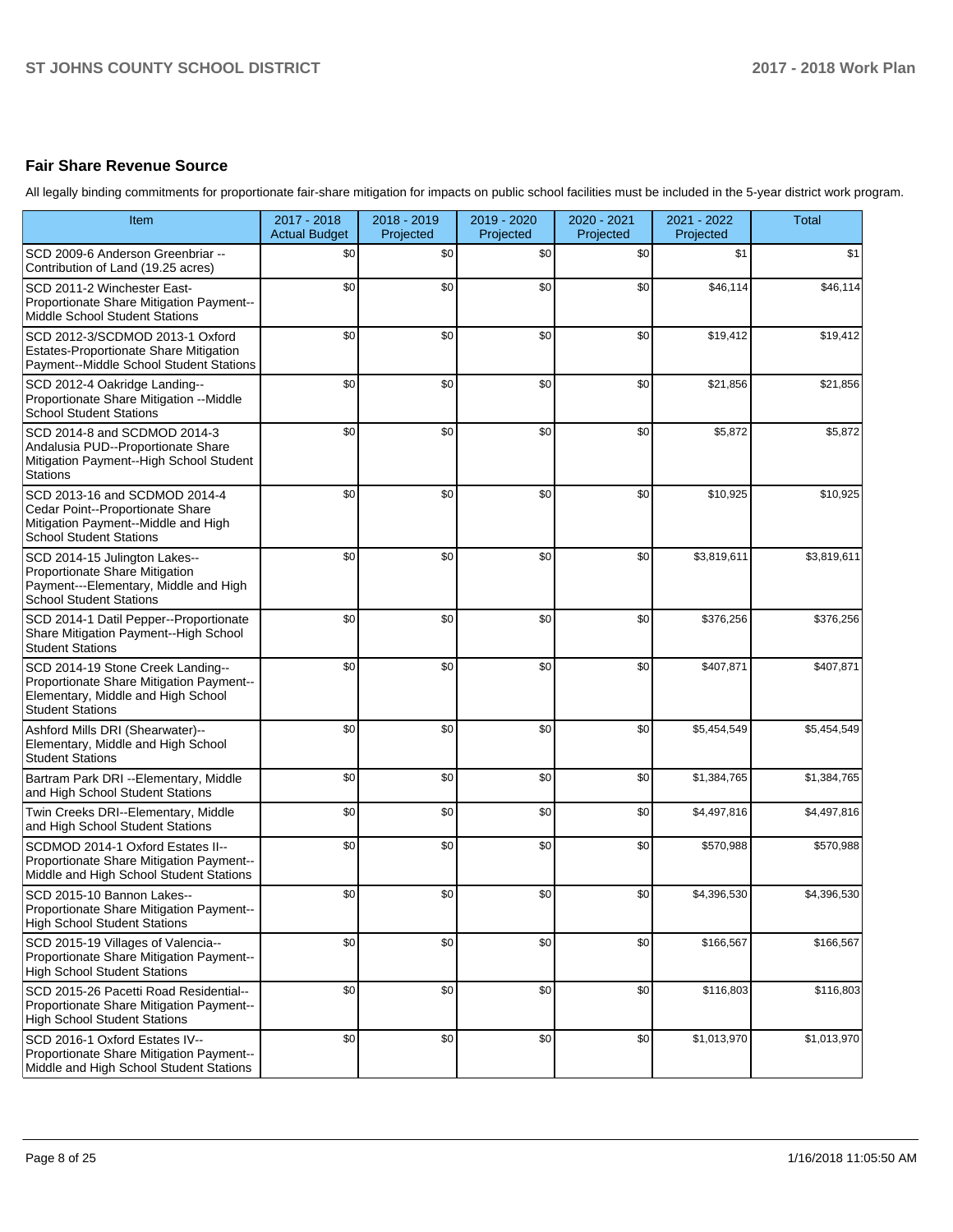| SCD 2015-27 Palm Cove PUD--<br>Proportionate Share Mitigation Payment--<br><b>High School Student Stations</b>                                  | \$0 | \$0 | \$0 | \$0 | \$27,560     | \$27,560     |
|-------------------------------------------------------------------------------------------------------------------------------------------------|-----|-----|-----|-----|--------------|--------------|
| SCD 2016-9 Tomoka Pines--<br>Proportionate Share Mitigation Payment--<br><b>High School Student Stations</b>                                    | \$0 | \$0 | \$0 | \$0 | \$232,371    | \$232,371    |
| SCD 2016-4 Wards Creek PUD--<br>Proportionate Share Mitigation Payment--<br>Middle and High School Student Stations                             | \$0 | \$0 | \$0 | \$0 | \$741,227    | \$741,227    |
| SCD 2016-2 Lakes at Mill Creek<br>Plantation PUD--Proportionate Share<br>Mitigation Payment--Middle and High<br><b>School Student Stations</b>  | \$0 | \$0 | \$0 | \$0 | \$685,369    | \$685,369    |
| SCD 2016-12 Durbin Creek Estates--<br>Proportionate Share Mitigation Payment--<br>Elementary, Middle and High School<br><b>Student Stations</b> | \$0 | \$0 | \$0 | \$0 | \$2,874,696  | \$2,874,696  |
| SCD 2016-8 Coastal Village--<br>Proportionate Share Mitigation Payment--<br><b>High School Student Stations</b>                                 | \$0 | \$0 | \$0 | \$0 | \$8,140      | \$8,140      |
| SCD 2016-5 Dolphin Cove--Proportionate<br>Share Mitigation Payment--High School<br><b>Student Stations</b>                                      | \$0 | \$0 | \$0 | \$0 | \$27,847     | \$27,847     |
| SCD 2016-5 Cordova Palms--<br>Proportionate Share Mitigation Payment--<br><b>High School Student Stations</b>                                   | \$0 | \$0 | \$0 | \$0 | \$4,417,695  | \$4,417,695  |
| SCD 2016-3 Worthington Estates PUD--<br>Proportionate Share Mitigation Payment--<br>Middle and High School Student Stations                     | \$0 | \$0 | \$0 | \$0 | \$985,539    | \$985,539    |
| SCD 2016-19 Windsong Acres--<br>Proportionate Share Mitigation Payment--<br><b>High School Student Stations</b>                                 | \$0 | \$0 | \$0 | \$0 | \$452,333    | \$452,333    |
| SCD 2015-25 The Estates at Strates<br>Crossing--Proportionate Share Mitigation<br>Payment-High School Student Stations                          | \$0 | \$0 | \$0 | \$0 | \$415,663    | \$415,663    |
| SCD 2017-7 Antigua Apartments--<br>Proportionate Share Mitigation Payment--<br><b>High School Student Stations</b>                              | \$0 | \$0 | \$0 | \$0 | \$446,156    | \$446,156    |
|                                                                                                                                                 | \$0 | \$0 | \$0 | \$0 | \$33,624,502 | \$33,624,502 |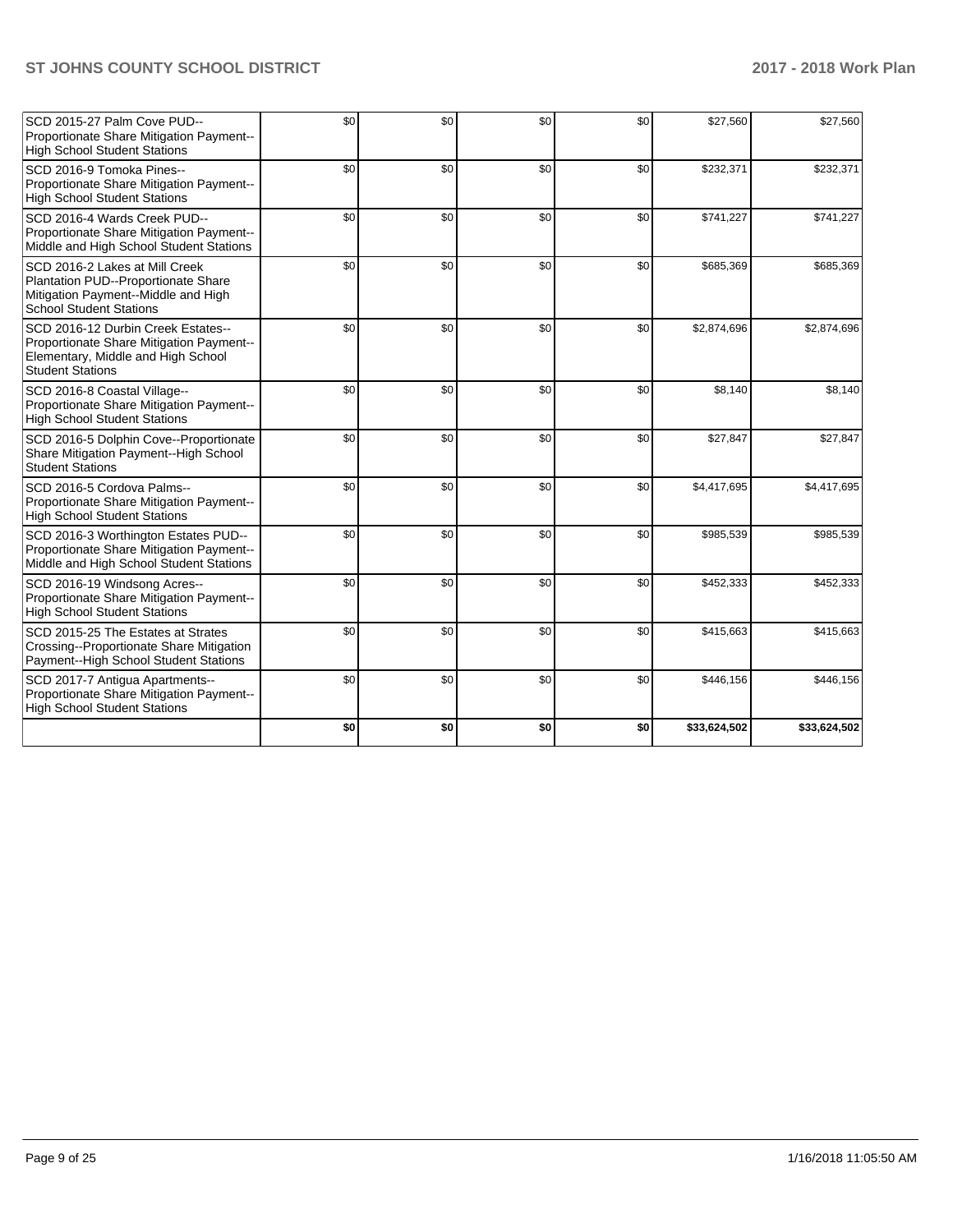Yes

#### **Sales Surtax Referendum**

Specific information about any referendum for a 1-cent or 1/2-cent surtax referendum during the previous year.

#### **Did the school district hold a surtax referendum during the past fiscal year 2016 - 2017?**

| <b>Sales Surtax Type:</b>                                                   | <b>Half Cent Sales Surtax</b> |
|-----------------------------------------------------------------------------|-------------------------------|
| Date of Election:                                                           | 11/3/2015                     |
| Date of Expiration:                                                         | 12/31/2025                    |
| <b>Anticipated Revenue Start Date:</b>                                      | 1/1/2016                      |
| <b>Anticipated Revenue End Date:</b>                                        | 12/31/2025                    |
| <b>Estimated Annualized Revenue:</b>                                        | \$13,000,000                  |
| Total \$ Amount Projected to be Received for the<br><b>Duration of Tax:</b> | \$150,000,000                 |
| <b>Number of Years Tax In Effect:</b>                                       | 10                            |
| <b>Percentage of Vote FOR:</b>                                              | 61 %                          |
| <b>Percentage of Vote AGAINST:</b>                                          | 39%                           |

### **Additional Revenue Source**

#### Any additional revenue sources

| Item                                                                                                   | 2017 - 2018<br><b>Actual Value</b> | $2018 - 2019$<br>Projected | $2019 - 2020$<br>Projected | 2020 - 2021<br>Projected | $2021 - 2022$<br>Projected | <b>Total</b> |
|--------------------------------------------------------------------------------------------------------|------------------------------------|----------------------------|----------------------------|--------------------------|----------------------------|--------------|
| Proceeds from a s.1011.14/15 F.S. Loans                                                                | \$0                                | \$0                        | \$0                        | \$0                      | \$0                        | \$0          |
| District Bonds - Voted local bond<br>referendum proceeds per s.9, Art VII<br><b>State Constitution</b> | \$0                                | \$0                        | \$0                        | \$0                      | \$0                        | \$0          |
| Proceeds from Special Act Bonds                                                                        | \$0                                | \$0                        | \$0                        | \$0                      | \$0                        | \$0          |
| Estimated Revenue from CO & DS Bond<br>Sale                                                            | \$0                                | \$0                        | \$0                        | \$0                      | \$0                        | \$0          |
| Proceeds from Voted Capital<br>Improvements millage                                                    | \$0                                | \$0                        | \$0                        | \$0                      | \$0                        | \$0          |
| Other Revenue for Other Capital Projects                                                               | \$0                                | \$0                        | \$0                        | \$0                      | \$0                        | \$0          |
| Proceeds from 1/2 cent sales surtax<br>authorized by school board                                      | \$18,624,805                       | \$18,624,805               | \$18,624,805               | \$18,624,805             | \$18,624,805               | \$93,124,025 |
| Proceeds from local governmental<br>infrastructure sales surtax                                        | \$0                                | \$0                        | \$0                        | \$0                      | \$0                        | \$0          |
| Proceeds from Certificates of<br>Participation (COP's) Sale                                            | \$0                                | \$0                        | \$0                        | \$0                      | \$0                        | \$0          |
| Classrooms First Bond proceeds amount<br>authorized in FY 1997-98                                      | \$0                                | \$0                        | \$0                        | \$0                      | \$0                        | \$0          |
| <b>Classrooms for Kids</b>                                                                             | \$0                                | \$0                        | \$0                        | \$0                      | \$0                        | \$0          |
| District Equity Recognition                                                                            | \$0                                | \$0                        | \$0                        | \$0                      | \$0                        | \$0          |
| Federal Grants                                                                                         | \$0                                | \$0                        | \$0                        | \$0                      | \$0                        | \$0          |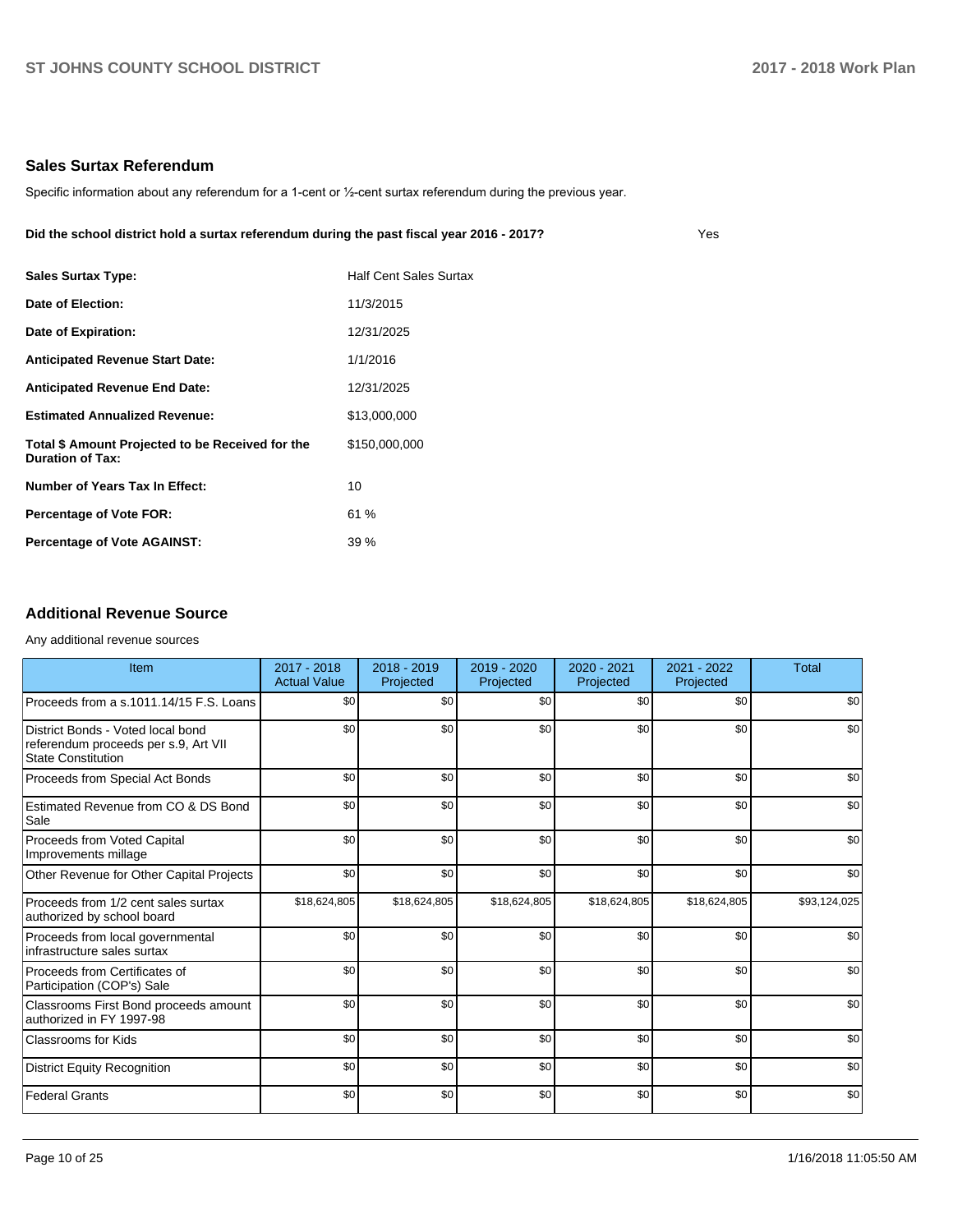| Proportionate share mitigation (actual<br>cash revenue only, not in kind donations)                                       | \$0             | \$0          | \$0          | \$0          | \$0          | \$0             |
|---------------------------------------------------------------------------------------------------------------------------|-----------------|--------------|--------------|--------------|--------------|-----------------|
| Impact fees received                                                                                                      | \$12,000,000    | \$12,000,000 | \$11,000,000 | \$11,000,000 | \$11,000,000 | \$57,000,000    |
| Private donations                                                                                                         | \$0             | \$0          | \$0          | \$0          | \$0          | \$0             |
| Grants from local governments or not-for-<br>profit organizations                                                         | \$0             | \$0          | \$0          | \$0          | \$0          | \$0             |
| Interest, Including Profit On Investment                                                                                  | \$150,000       | \$150,000    | \$150,000    | \$150,000    | \$150,000    | \$750,000       |
| Revenue from Bonds pledging proceeds<br>from 1 cent or 1/2 cent Sales Surtax                                              | \$0             | \$0          | \$0          | \$0          | \$0          | \$0             |
| <b>Total Fund Balance Carried Forward</b>                                                                                 | \$128,339,200   | \$10,878,405 | \$2,921,491  | \$0          | \$0          | \$142,139,096   |
| General Capital Outlay Obligated Fund<br><b>Balance Carried Forward From Total</b><br><b>Fund Balance Carried Forward</b> | \$0             | \$0          | \$0          | \$0          | \$0          | \$0             |
| Special Facilities Construction Account                                                                                   | \$0             | \$0          | \$0          | \$0          | \$0          | \$0             |
| One Cent - 1/2 Cent Sales Surtax Debt<br>Service From Total Fund Balance Carried<br>Forward                               | \$0             | \$0          | \$0          | \$0          | \$0          | \$0             |
| Capital Outlay Projects Funds Balance<br><b>Carried Forward From Total Fund</b><br><b>Balance Carried Forward</b>         | (\$124,011,984) | \$0          | \$0          | \$0          | \$0          | (\$124,011,984) |
| Subtotal                                                                                                                  | \$35,102,021    | \$41,653,210 | \$32,696,296 | \$29,774,805 | \$29,774,805 | \$169,001,137   |

# **Total Revenue Summary**

| <b>Item Name</b>                                            | $2017 - 2018$<br><b>Budget</b> | $2018 - 2019$<br>Projected | 2019 - 2020<br><b>Projected</b> | $2020 - 2021$<br>Projected | 2021 - 2022<br>Projected | <b>Five Year Total</b> |
|-------------------------------------------------------------|--------------------------------|----------------------------|---------------------------------|----------------------------|--------------------------|------------------------|
| Local 1.5 Mill Discretionary Capital Outlay<br>Revenue      | \$37,190,767                   | \$40,804,599               | \$44,228,062                    | \$47,968,921               | \$51,996,111             | \$222,188,460          |
| IPECO and 1.5 Mill Maint and Other 1.5<br>Mill Expenditures | (\$35,204,152)                 | (\$34,425,631)             | (\$34,027,774)                  | (\$33,400,774)             | (S22, 498, 101)          | (\$159,556,432)        |
| <b>IPECO Maintenance Revenue</b>                            | \$521.177                      | \$521.177                  | \$521.177                       | \$521.177                  | \$521.177                | \$2,605,885            |
| Available 1.50 Mill for New<br>  Construction               | \$1.986.615                    | \$6,378,968                | \$10,200,288                    | \$14,568,147               | \$29,498,010             | \$62,632,028           |

| <b>Item Name</b>                     | 2017 - 2018<br><b>Budget</b> | $2018 - 2019$<br>Projected | $2019 - 2020$<br>Projected | $2020 - 2021$<br>Projected | 2021 - 2022<br>Projected | <b>Five Year Total</b> |
|--------------------------------------|------------------------------|----------------------------|----------------------------|----------------------------|--------------------------|------------------------|
| ICO & DS Revenue                     | \$510,956                    | \$510,956                  | \$510.956                  | \$510.956                  | \$510,956                | \$2,554,780            |
| <b>PECO New Construction Revenue</b> | \$0                          | \$0                        | \$935.504                  | \$3,312,450                | \$4,152,274              | \$8,400,228            |
| Other/Additional Revenue             | \$35,102,021                 | \$41,653,210               | \$32,696,296               | \$29,774,805               | \$63,399,307             | \$202,625,639          |
| <b>Total Additional Revenue</b>      | \$35,612,977                 | \$42,164,166               | \$34,142,756               | \$33,598,211               | \$68,062,537             | \$213,580,647          |
| <b>Total Available Revenue</b>       | \$37,599,592                 | \$48,543,134               | \$44,343,044               | \$48,166,358               | \$97,560,547             | \$276,212,675          |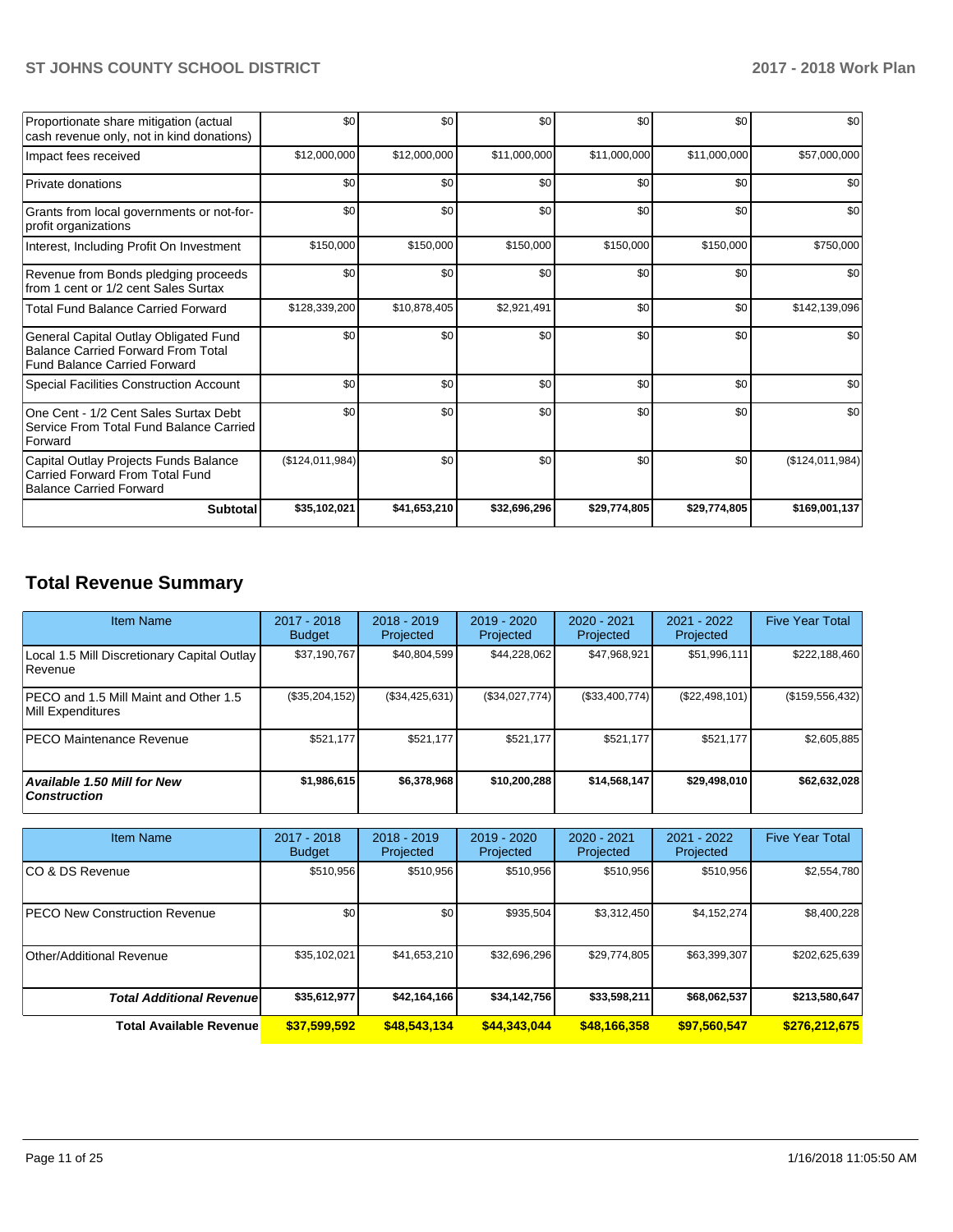# **Project Schedules**

# **Capacity Project Schedules**

A schedule of capital outlay projects necessary to ensure the availability of satisfactory classrooms for the projected student enrollment in K-12 programs.

| <b>Project Description</b>                             | Location                                 |                          | 2017 - 2018             | 2018 - 2019     | 2019 - 2020    | 2020 - 2021                   | 2021 - 2022 | <b>Total</b>     | Funded |
|--------------------------------------------------------|------------------------------------------|--------------------------|-------------------------|-----------------|----------------|-------------------------------|-------------|------------------|--------|
| New High School<br>Expansion FFF (9th<br>Grade Center) | ALLEN D NEASE<br><b>SENIOR HIGH</b>      | Planned<br>Cost:         | $\overline{$}3,000,000$ | \$0             | \$0            | \$0                           | \$0         | \$3,000,000 Yes  |        |
|                                                        |                                          | <b>Student Stations:</b> | 200                     | $\mathbf 0$     | $\mathbf 0$    | $\mathbf 0$                   | $\mathbf 0$ | 200              |        |
|                                                        |                                          | <b>Total Classrooms:</b> | 8                       | $\mathbf 0$     | $\mathbf 0$    | $\Omega$                      | $\mathbf 0$ | 8                |        |
|                                                        | Gross Sq Ft:                             |                          | 17,709                  | $\mathbf 0$     | $\mathbf 0$    | $\mathbf 0$                   | $\mathbf 0$ | 17,709           |        |
| New High School<br>Expansion GGG (9th<br>Grade Center) | Creekside High<br>School                 | Planned<br>Cost:         | \$0                     | \$7,434,642     | \$2,000,000    | \$0<br>\$0<br>\$9,434,642 Yes |             |                  |        |
|                                                        |                                          | <b>Student Stations:</b> | $\mathbf 0$             | $\mathbf 0$     | 620            | $\mathbf 0$                   | $\mathbf 0$ | 620              |        |
|                                                        | <b>Total Classrooms:</b><br>Gross Sq Ft: |                          | $\mathbf 0$             | $\mathbf 0$     | 27             | $\mathbf 0$                   | $\mathbf 0$ | 27               |        |
|                                                        |                                          |                          | $\mathbf 0$             | $\mathbf 0$     | 73,016         | $\Omega$                      | $\mathbf 0$ | 73,016           |        |
| New Middle School<br>JJ                                | Location not<br>specified                | Planned<br>Cost:         | \$3,311,324             | \$5,855,860     | \$7,083,912    | \$7,083,912                   | \$0         | \$23,335,008 Yes |        |
|                                                        |                                          | <b>Student Stations:</b> |                         | $\pmb{0}$       | $\pmb{0}$      | 1,056                         | $\pmb{0}$   | 1,056            |        |
|                                                        | <b>Total Classrooms:</b>                 |                          | $\mathbf 0$             | $\mathbf 0$     | $\mathbf 0$    | 48                            | $\mathbf 0$ | 48               |        |
|                                                        |                                          | Gross Sq Ft:             | $\mathbf 0$             | $\mathbf 0$     | $\mathbf 0$    | 161,888                       | $\mathbf 0$ | 161,888          |        |
| New K-8 School KK                                      | Location not<br>specified                | Planned<br>Cost:         | \$2,500,000             | $\overline{30}$ | \$0            | \$0                           | \$0         | \$2,500,000 Yes  |        |
|                                                        |                                          | <b>Student Stations:</b> | 1,496                   | $\mathbf 0$     | $\mathbf 0$    | $\mathbf 0$                   | $\mathbf 0$ | 1,496            |        |
|                                                        |                                          | <b>Total Classrooms:</b> | 73                      | $\mathbf 0$     | $\mathbf 0$    | $\mathbf 0$                   | $\mathbf 0$ | 73               |        |
|                                                        |                                          | Gross Sq Ft:             | 190,000                 | $\mathbf 0$     | $\overline{0}$ | $\mathbf 0$                   | $\mathbf 0$ | 190,000          |        |
| New K-8 School LL                                      | Location not<br>specified                | Planned<br>Cost:         | \$2,500,000             | \$0             | \$0            | \$0                           | \$0         | \$2,500,000 Yes  |        |
|                                                        |                                          | <b>Student Stations:</b> | 1,496                   | $\pmb{0}$       | $\pmb{0}$      | $\mathbf 0$                   | $\pmb{0}$   | 1,496            |        |
|                                                        |                                          | <b>Total Classrooms:</b> | 73                      | $\mathbf 0$     | $\mathbf 0$    | $\mathbf 0$                   | $\mathbf 0$ | 73               |        |
|                                                        |                                          | Gross Sq Ft:             | 190,000                 | $\mathbf 0$     | $\mathbf 0$    | $\Omega$                      | $\mathbf 0$ | 190,000          |        |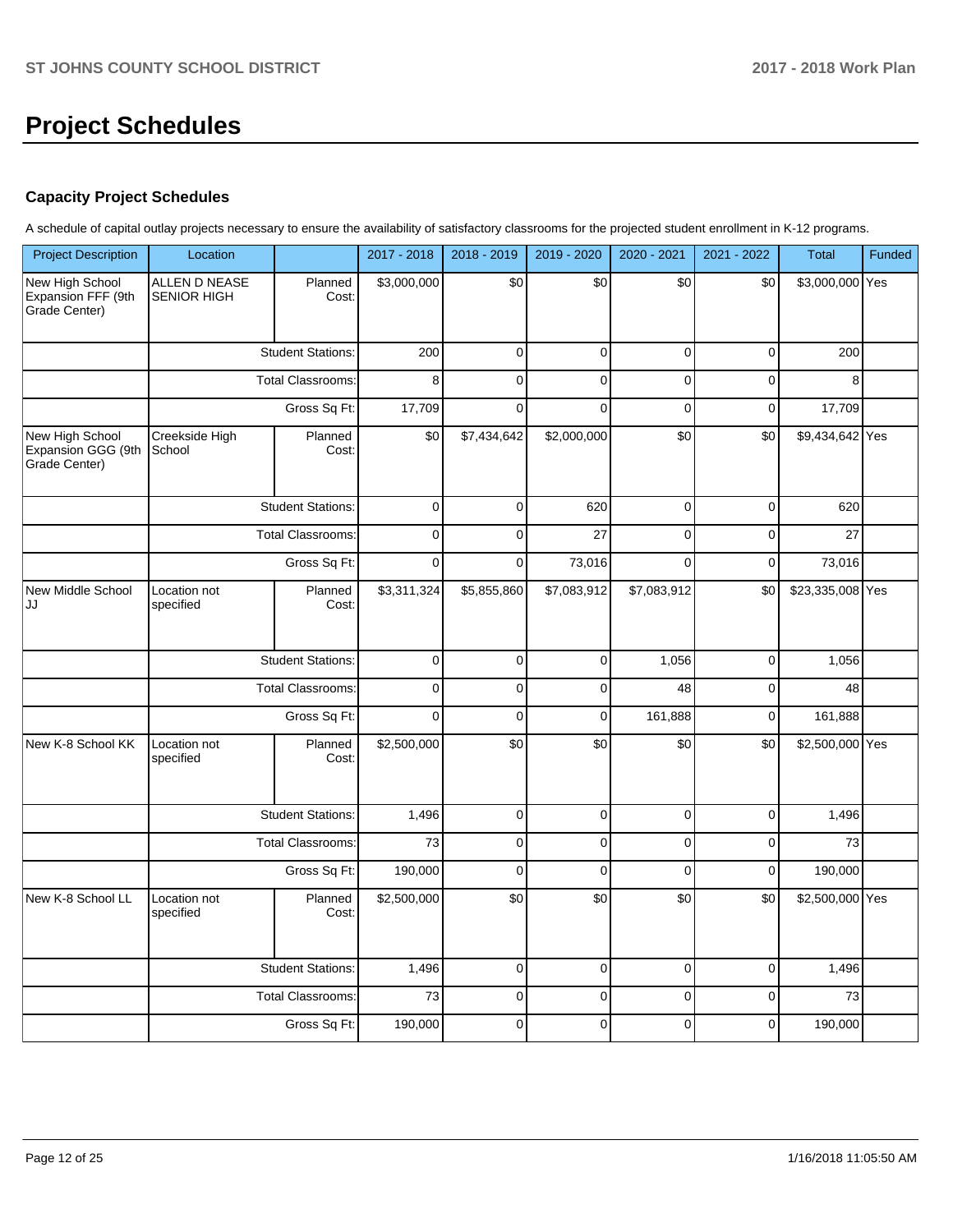| Classroom<br>Expansion        | <b>Liberty PInes</b><br>Academy  | Planned<br>Cost:         | \$0          | \$5,000,000  | \$0          | \$0          | \$0          | \$5,000,000 Yes            |  |
|-------------------------------|----------------------------------|--------------------------|--------------|--------------|--------------|--------------|--------------|----------------------------|--|
|                               |                                  | <b>Student Stations:</b> | $\mathbf 0$  | $\mathbf 0$  | 440          | 0            | $\mathbf 0$  | 440                        |  |
|                               |                                  | <b>Total Classrooms:</b> | 0            | $\Omega$     | 20           | $\mathbf 0$  | 0            | 20                         |  |
|                               |                                  | Gross Sq Ft:             | $\mathbf 0$  | 0            | 25,000       | 0            | 0            | 25,000                     |  |
| Classroom<br>Expansion        | SOUTH WOODS<br><b>ELEMENTARY</b> | Planned<br>Cost:         | \$0          | \$0          | \$0          | \$0          | \$3,000,000  | \$3,000,000 Yes            |  |
|                               |                                  | <b>Student Stations:</b> | $\pmb{0}$    | $\mathbf 0$  | $\pmb{0}$    | 0            | 144          | 144                        |  |
|                               | <b>Total Classrooms:</b>         |                          | 0            | 0            | $\mathbf 0$  | 0            | 8            | 8                          |  |
|                               | Gross Sq Ft:                     |                          | $\mathbf 0$  | 0            | $\mathbf 0$  | 0            | 12,999       | 12,999                     |  |
| New High School<br><b>HHH</b> | Location not<br>specified        | Planned<br>Cost:         | \$0          | \$9,000,000  | \$9,000,000  | \$9,327,814  | \$42,672,186 | \$70,000,000 Yes           |  |
|                               |                                  | <b>Student Stations:</b> | $\pmb{0}$    | $\mathbf 0$  | $\pmb{0}$    | 0            | 2,132        | 2,132                      |  |
|                               |                                  | <b>Total Classrooms:</b> | 0            | $\Omega$     | $\mathbf 0$  | $\Omega$     | 86           | 86                         |  |
|                               |                                  | Gross Sq Ft:             | 0            | $\mathbf 0$  | $\mathbf 0$  | 0            | 317,734      | 317,734                    |  |
|                               |                                  | <b>Planned Cost:</b>     | \$11,311,324 | \$27,290,502 | \$18,083,912 | \$16,411,726 |              | \$45,672,186 \$118,769,650 |  |
|                               |                                  | <b>Student Stations:</b> | 3,192        | 0            | 1,060        | 1,056        | 2,276        | 7,584                      |  |
|                               |                                  | <b>Total Classrooms:</b> | 154          | 0            | 47           | 48           | 94           | 343                        |  |
|                               |                                  | Gross Sq Ft:             | 397,709      | 0            | 98,016       | 161,888      | 330,733      | 988,346                    |  |

# **Other Project Schedules**

Major renovations, remodeling, and additions of capital outlay projects that do not add capacity to schools.

| <b>Project Description</b>                                           | Location                                  | $2017 - 2018$<br><b>Actual Budget</b> | $2018 - 2019$<br>Projected | 2019 - 2020<br>Projected | $2020 - 2021$<br>Projected | $2021 - 2022$<br>Projected | Total            | Funded |
|----------------------------------------------------------------------|-------------------------------------------|---------------------------------------|----------------------------|--------------------------|----------------------------|----------------------------|------------------|--------|
| <b>SREF</b>                                                          | Location not specified                    | \$0                                   | \$75,000                   | \$75,000                 | \$75,000                   | \$75,000                   | \$300,000 Yes    |        |
| Districtwide Maintenance<br>Program: Add'l Capital Projects          | Location not specified                    | \$0                                   | \$5,000,000                | \$5,000,000              | \$5,000,000                | \$8,675,359                | \$23,675,359 Yes |        |
| Upgrade and New Relocatables Location not specified                  |                                           | \$1,000,000                           | \$1,000,000                | \$1,000,000              | \$1,000,000                | \$1,000,000                | \$5,000,000 Yes  |        |
| Half-Cent Sales Surtax Dining<br>Expansion                           | <b>SWITZERLAND POINT</b><br><b>MIDDLE</b> | \$750,000                             | \$0                        | \$0                      | \$0                        | \$0                        | \$750,000 Yes    |        |
| <b>Half-Cent Sales Surtax</b><br>Covered PE and Restroom<br>Pavilion | <b>R B HUNT ELEMENTARY</b>                | \$250,000                             | \$0                        | \$0                      | \$0                        | \$0                        | \$250,000 Yes    |        |
| Half-Cent Sales Surtax Dining<br>Expansion                           | Patriot Oaks Academy                      | \$750,000                             | \$0                        | \$0                      | \$0                        | \$0                        | \$750,000 Yes    |        |
| <b>Debt Service</b>                                                  | Location not specified                    | \$6,820,682                           | \$1,552,827                | \$1,559,327              | \$1,554,827                | \$0                        | \$11,487,663 Yes |        |
| 40 Orange Street<br>Reconstruction                                   | <b>ADMINISTRATIVE</b><br><b>COMPLEX</b>   | \$1,000,000                           | \$0                        | \$0                      | \$0                        | \$0                        | \$1,000,000 Yes  |        |
| <b>AED Replacement</b>                                               | Location not specified                    | \$60,000                              | \$0                        | \$0                      | \$0                        | \$0                        | \$60,000 Yes     |        |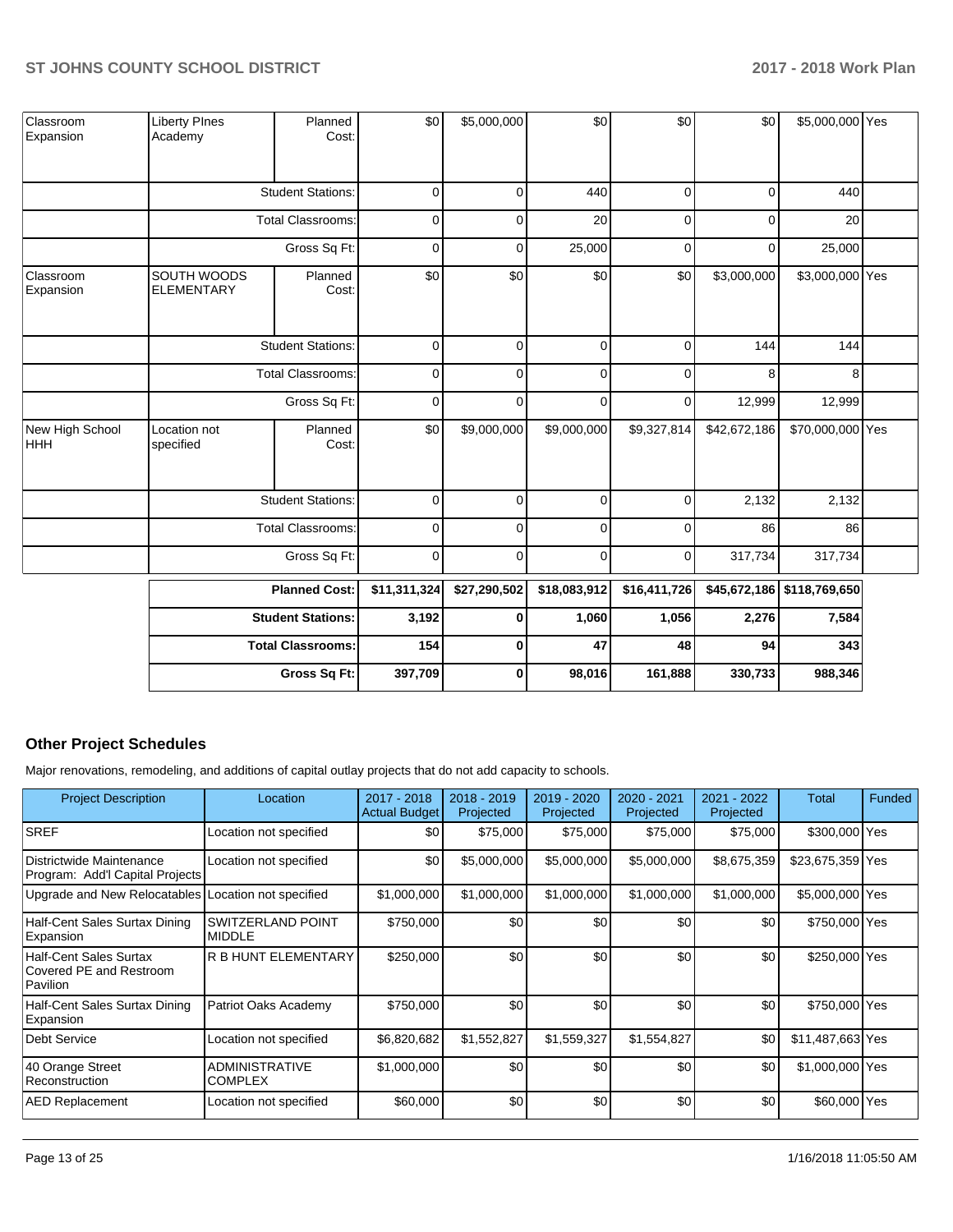| <b>Transportation Equipment</b>                                                       | <b>BUS SERVICE GARAGE</b><br>& WAREHOUSE                | \$5,500      | \$0          | \$0          | \$0          | \$0         | \$5,500 Yes                |  |
|---------------------------------------------------------------------------------------|---------------------------------------------------------|--------------|--------------|--------------|--------------|-------------|----------------------------|--|
| <b>Science Room Renovations</b>                                                       | Ponte Vedra High School                                 | \$39,280     | \$0          | \$0          | \$0          | \$0         | \$39,280 Yes               |  |
| <b>Fenestration Project</b>                                                           | Pacetti Bay Middle School                               | \$100,001    | \$0          | \$0          | \$0          | \$0         | \$100,001 Yes              |  |
| Half-Cent Sales Surtax Savings   Location not specified<br>for Future Construction    |                                                         | \$1,844,891  | \$815,335    | \$1,245,951  | \$5,368,870  | \$0         | \$9,275,047 Yes            |  |
| Half-Cent Sales Surtax Phase<br>2 Roof Replacement                                    | <b>MILL CREEK</b><br><b>ELEMENTARY</b>                  | \$200,000    | \$0          | \$0          | \$0          | \$0         | \$200,000 Yes              |  |
| Half-Cent Sales Surtax Phase<br>1 Roof Replacement                                    | MARJORIE KINNAN<br><b>RAWLINGS</b><br><b>ELEMENTARY</b> | \$850,000    | \$0          | \$0          | \$0          | \$0         | \$850,000 Yes              |  |
| <b>Half-Cent Sales Surtax</b><br>Classroom Technology Tools                           | Location not specified                                  | \$1,300,000  | \$0          | \$0          | \$0          | \$0         | \$1,300,000 Yes            |  |
| Half-Cent Sales Surtax Student<br>& Teacher Instructional Devices                     | Location not specified                                  | \$2,016,000  | \$0          | \$0          | \$0          | \$0         | \$2,016,000 Yes            |  |
| <b>Half-Cent Sales Surtax</b><br>Technology Infrastructure<br>Improvements            | Location not specified                                  | \$916,010    | \$0          | \$0          | \$0          | \$0         | \$916,010 Yes              |  |
| Half-Cent Sales Surtax Security Location not specified<br>Cameras                     |                                                         | \$345,085    | \$0          | \$0          | \$0          | \$0         | \$345,085 Yes              |  |
| <b>Half-Cent Sales Surtax</b><br>Upgrade Alarm System                                 | <b>FRUIT COVE MIDDLE</b>                                | \$2,500      | \$0          | \$0          | \$0          | \$0         | \$2,500 Yes                |  |
| <b>Half-Cent Sales Surtax</b><br>Upgrade Intercom Systems                             | Location not specified                                  | \$165,585    | \$0          | \$0          | \$0          | \$0         | \$165,585 Yes              |  |
| Half-Cent Sales Surtax Fencing Location not specified                                 |                                                         | \$84,519     | \$0          | \$0          | \$0          | \$0         | \$84,519 Yes               |  |
| Half-Cent Sales Surtax Single<br>Point of Entry Improvements                          | Location not specified                                  | \$239,025    | \$0          | \$0          | \$0          | \$0         | \$239,025 Yes              |  |
| Half-Cent Sales Surtax School<br>Security Improvements                                | Location not specified                                  | \$186,720    | \$0          | \$0          | \$0          | \$0         | \$186,720 Yes              |  |
| Half-Cent Sales Surtax GPS<br><b>System for Buses</b>                                 | Location not specified                                  | \$111,220    | \$111,220    | \$111,220    | \$111,220    | \$111,220   | \$556,100 Yes              |  |
| Half-Cent Sales Surtax Site<br>Improvements: Parking,<br>Fencing, Access Improvements | WEBSTER<br><b>ELEMENTARY</b>                            | \$250,000    | \$0          | \$0          | \$0          | \$0         | \$250,000 Yes              |  |
| Half-Cent Sales Surtax Locker<br>Room Expansions                                      | PEDRO MENENDEZ<br><b>SENIOR HIGH</b>                    | \$0          | \$500,000    | \$0          | \$0          | \$0         | \$500,000 Yes              |  |
| Half-Cent Sales Surtax Locker<br>Room Expansions                                      | <b>BARTRAM TRAIL</b><br><b>SENIOR HIGH</b>              | \$0          | \$500,000    | \$0          | \$0          | \$0         | \$500,000 Yes              |  |
| <b>Half-Cent Sales Surtax</b><br>Technology Improvements                              | Location not specified                                  | \$0          | \$2,000,000  | \$4,784,692  | \$5,446,465  | \$3,015,335 | \$15,246,492 Yes           |  |
| <b>Half-Cent Sales Surtax Security</b><br>Improvements                                | Location not specified                                  | \$0          | \$2,000,000  | \$2,000,000  | \$2,000,000  | \$2,000,000 | \$8,000,000 Yes            |  |
| <b>Half-Cent Sales Surtax</b><br><b>Maintaining Facilities</b>                        | Location not specified                                  | \$0          | \$2,000,000  | \$4,784,692  | \$5,500,000  | \$3,000,000 | \$15,284,692 Yes           |  |
| Half-Cent Sales Surtax Site<br>Improvements                                           | MURRAY MIDDLE                                           | \$165,000    | \$0          | \$0          | \$0          | \$0         | \$165,000 Yes              |  |
| Half-Cent Sales Surtax Debt<br>Service                                                | Location not specified                                  | \$5,698,250  | \$5,698,250  | \$5,698,250  | \$5,698,250  | \$5,698,250 | \$28,491,250 Yes           |  |
| <b>Fenestration Project</b>                                                           | SWITZERLAND POINT<br><b>MIDDLE</b>                      | \$290,000    | \$0          | \$0          | \$0          | \$0         | \$290,000 Yes              |  |
| <b>Fenestration Project</b>                                                           | <b>WEBSTER</b><br><b>ELEMENTARY</b>                     | \$70,000     | \$0          | \$0          | \$0          | \$0         | \$70,000 Yes               |  |
| Generators                                                                            | Location not specified                                  | \$750,000    | \$0          | \$0          | \$0          | \$0         | \$750,000 Yes              |  |
| Inspections                                                                           | Location not specified                                  | \$28,000     | \$0          | \$0          | \$0          | \$0         | \$28,000 Yes               |  |
|                                                                                       |                                                         | \$26,288,268 | \$21,252,632 | \$26,259,132 | \$31,754,632 |             | \$23,575,164 \$129,129,828 |  |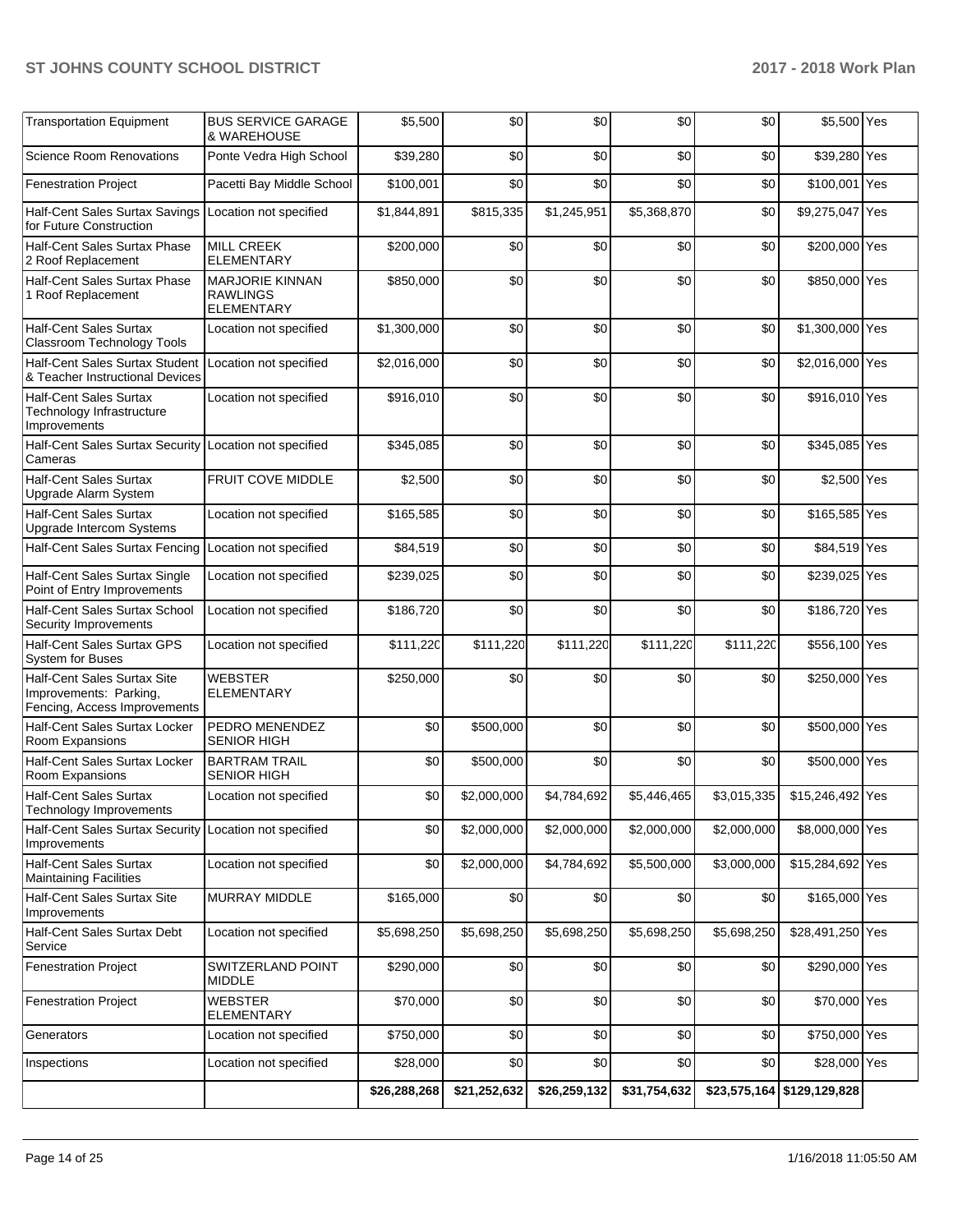### **Additional Project Schedules**

Any projects that are not identified in the last approved educational plant survey.

| <b>Project Description</b> | Location                  | <b>Num</b>      | 2017 - 2018<br>Classroom Actual Budget | 2018 - 2019<br>Projected | $2019 - 2020$<br>Projected | 2020 - 2021<br>Projected | 2021 - 2022<br>Projected | <b>Total</b>     | Funded |
|----------------------------|---------------------------|-----------------|----------------------------------------|--------------------------|----------------------------|--------------------------|--------------------------|------------------|--------|
| IK-8 School MM             | Location not<br>specified | 58 <sub>1</sub> | \$0                                    | \$0                      | \$0                        | <b>\$01</b>              | \$28,313,197             | \$28,313,197 Yes |        |
|                            |                           | 58              | \$0                                    | \$0                      | \$0                        | \$0                      | \$28,313,197             | \$28,313,197     |        |

### **Non Funded Growth Management Project Schedules**

Schedule indicating which projects, due to planned development, that CANNOT be funded from current revenues projected over the next five years.

Nothing reported for this section.

# **Tracking**

# **Capacity Tracking**

| Location                                            | $2017 -$<br><b>2018 Satis.</b><br>Stu. Sta. | Actual<br>$2017 -$<br><b>2018 FISH</b><br>Capacity | Actual<br>$2016 -$<br>2017<br><b>COFTE</b> | # Class<br>Rooms | Actual<br>Average<br>$2017 -$<br>2018 Class<br><b>Size</b> | Actual<br>$2017 -$<br>2018<br>Utilization | <b>New</b><br>Stu.<br>Capacity | <b>New</b><br>Rooms to<br>be<br>Added/Re<br>moved | Projected<br>$2021 -$<br>2022<br><b>COFTE</b> | Projected<br>$2021 -$<br>2022<br>Utilization | Projected<br>$2021 -$<br>2022 Class<br><b>Size</b> |
|-----------------------------------------------------|---------------------------------------------|----------------------------------------------------|--------------------------------------------|------------------|------------------------------------------------------------|-------------------------------------------|--------------------------------|---------------------------------------------------|-----------------------------------------------|----------------------------------------------|----------------------------------------------------|
| <b>CROOKSHANK</b><br>ELEMENTARY                     | 1,189                                       | 1,189                                              | 789                                        | 64               | 12                                                         | 66.00 %                                   | $-244$                         | $-10$                                             | 945                                           | 100.00%                                      | 18                                                 |
| <b>EVELYN HAMBLEN</b><br><b>EDUCATION CENTER</b>    | 338                                         | 338                                                | 78                                         | 18               | 4                                                          | 23.00 %                                   | $\Omega$                       | $\Omega$                                          | 79                                            | 23.00 %                                      | 4                                                  |
| <b>KETTERLINUS</b><br><b>ELEMENTARY</b>             | 485                                         | 485                                                | 466                                        | 26               | 18                                                         | 96.00 %                                   | $\Omega$                       | $\Omega$                                          | 485                                           | 100.00%                                      | 19                                                 |
| <b>PONTE VEDRA-PALM</b><br><b>VALLEY ELEMENTARY</b> | 648                                         | 648                                                | 489                                        | 36               | 14                                                         | 75.00 %                                   | $-54$                          | $-3$                                              | 594                                           | 100.00%                                      | 18                                                 |
| <b>R B HUNT ELEMENTARY</b>                          | 699                                         | 699                                                | 608                                        | 37               | 16 <sup>1</sup>                                            | 87.00 %                                   | $\Omega$                       | $\Omega$                                          | 699                                           | 100.00%                                      | 19                                                 |
| <b>MURRAY MIDDLE</b>                                | 1,093                                       | 983                                                | 740                                        | 49               | 15                                                         | 75.00 %                                   | $\Omega$                       | $\Omega$                                          | 983                                           | 100.00%                                      | 20                                                 |
| Valley Ridge Academy                                | 1,882                                       | 1,693                                              | 1,583                                      | 85               | 19                                                         | 94.00 %                                   | $-594$                         | $-26$                                             | 1,099                                         | 100.00%                                      | 19                                                 |
| <b>ELEMENTARY M</b>                                 | 991                                         | $\Omega$                                           | $\Omega$                                   | 50               | $\overline{0}$                                             | 0.00%                                     | $\Omega$                       | $\Omega$                                          | 991                                           | 0.00%                                        | 20                                                 |
| Pacetti Bay Middle School                           | 1,754                                       | 1,578                                              | 1,372                                      | 74               | 19                                                         | 87.00 %                                   | $-528$                         | $-26$                                             | 1,050                                         | 100.00%                                      | 22                                                 |
| Creekside High School                               | 2,068                                       | 1,964                                              | 1,964                                      | 84               | 23                                                         | 100.00%                                   | $-550$                         | $-24$                                             | 1,414                                         | 100.00 %                                     | 24                                                 |
| Ponte Vedra High School                             | 1,743                                       | 1,655                                              | 1,642                                      | 74               | 22                                                         | 99.00 %                                   | $-100$                         | -4                                                | 1,555                                         | 100.00%                                      | 22                                                 |
| Liberty PInes Academy                               | 1,788                                       | 1,609                                              | 1,488                                      | 83               | 18                                                         | 92.00 %                                   | $-512$                         | $-26$                                             | 1,173                                         | 107.00%                                      | 21                                                 |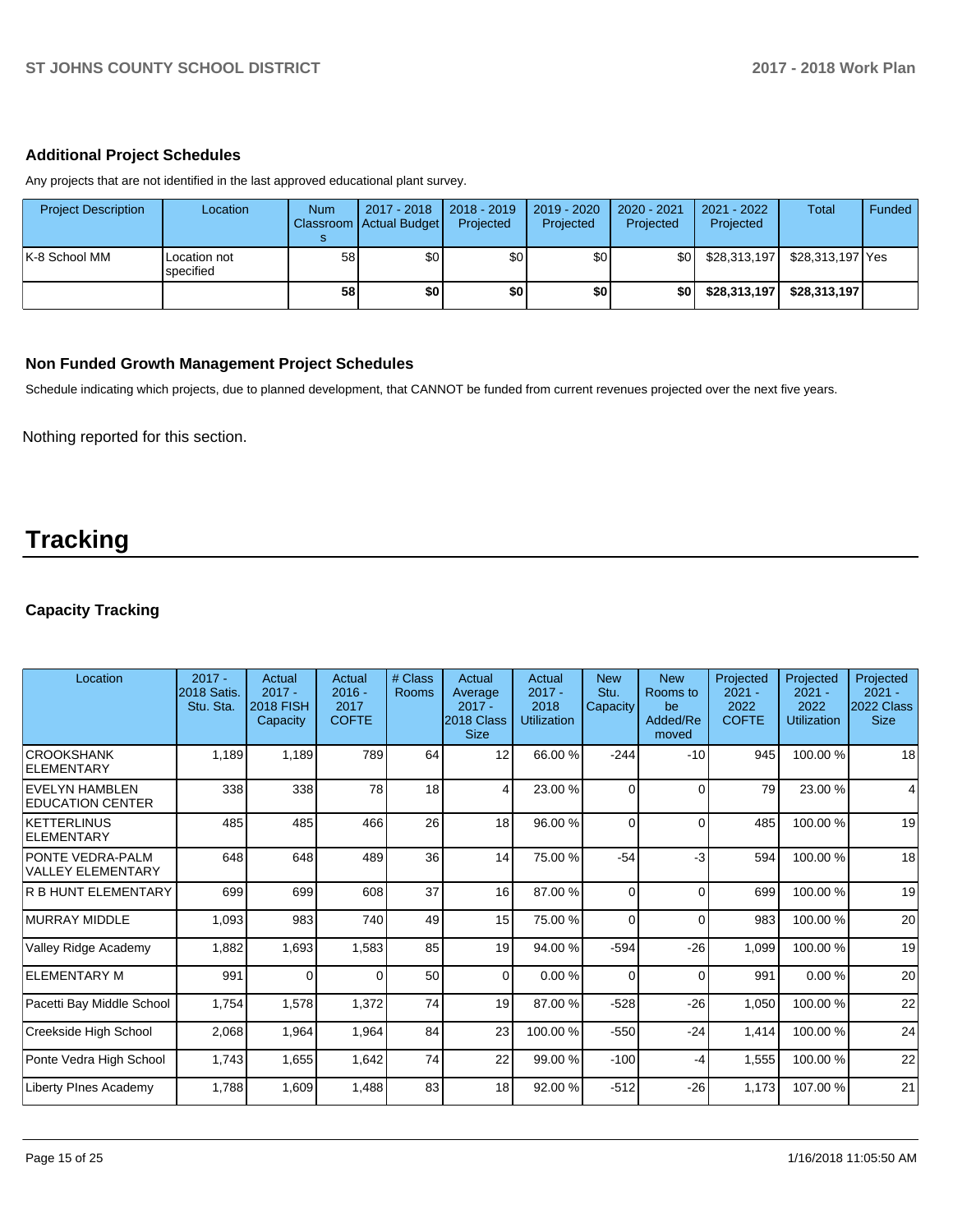|                                                                | 45,393 | 42,686 | 37,044 | 2,167 | 17 | 86.78%   | $-6,174$ | $-299$      | 35,984 | 98.55 %  | 19 |
|----------------------------------------------------------------|--------|--------|--------|-------|----|----------|----------|-------------|--------|----------|----|
| W DOUGLAS HARTLEY<br>ELEMENTARY                                | 729    | 729    | 664    | 40    | 17 | 91.00%   | 0        | $\Omega$    | 729    | 100.00%  | 18 |
| ALLEN D NEASE<br><b>SENIOR HIGH</b>                            | 2,587  | 2,457  | 2,175  | 106   | 21 | 89.00 %  | -475     | $-21$       | 1,982  | 100.00%  | 23 |
| <b>JULINGTON CREEK</b><br><b>ELEMENTARY</b>                    | 1,118  | 1,118  | 982    | 60    | 16 | 88.00 %  | -90      | -8          | 1,028  | 100.00%  | 20 |
| <b>FIRST COAST</b><br><b>TECHNICAL INSTITUTE</b>               | 1,457  | 1,748  | 302    | 86    | 4  | 17.00 %  | 0        | $\mathbf 0$ | 296    | 17.00 %  | 3  |
| <b>WEBSTER</b><br>ELEMENTARY                                   | 995    | 995    | 495    | 58    | 9  | 50.00 %  | -36      | $-2$        | 959    | 100.00%  | 17 |
| <b>SAINT AUGUSTINE</b><br><b>SENIOR HIGH</b>                   | 1,901  | 1,805  | 1,665  | 79    | 21 | 92.00 %  | $-25$    | $-1$        | 1,780  | 100.00%  | 23 |
| <b>MARJORIE KINNAN</b><br><b>RAWLINGS</b><br><b>ELEMENTARY</b> | 739    | 739    | 548    | 37    | 15 | 74.00 %  | 0        | $\Omega$    | 739    | 100.00%  | 20 |
| MILL CREEK<br><b>ELEMENTARY</b>                                | 1,187  | 1,187  | 1,133  | 63    | 18 | 95.00 %  | $-224$   | -8          | 963    | 100.00%  | 18 |
| <b>OSCEOLA ELEMENTARY</b>                                      | 856    | 856    | 667    | 46    | 15 | 78.00 %  | $-108$   | -6          | 748    | 100.00%  | 19 |
| <b>SWITZERLAND POINT</b><br>MIDDLE                             | 1,157  | 1,041  | 1,285  | 55    | 23 | 123.00 % | $-172$   | -8          | 985    | 113.00 % | 21 |
| ALICE B LANDRUM<br><b>MIDDLE</b>                               | 1,290  | 1,161  | 1,159  | 59    | 20 | 100.00%  | $-238$   | $-11$       | 923    | 100.00%  | 19 |
| <b>SEBASTIAN MIDDLE</b>                                        | 906    | 815    | 678    | 44    | 15 | 83.00 %  | $\Omega$ | $\Omega$    | 815    | 100.00%  | 19 |
| BARTRAM TRAIL<br><b>SENIOR HIGH</b>                            | 2,074  | 1,970  | 2,157  | 84    | 26 | 109.00%  | $\Omega$ | $\Omega$    | 1,970  | 100.00%  | 23 |
| PEDRO MENENDEZ<br><b>SENIOR HIGH</b>                           | 1,567  | 1,488  | 1,310  | 62    | 21 | 88.00 %  | $-50$    | $-2$        | 1,438  | 100.00%  | 24 |
| <b>OCEAN PALMS</b><br><b>ELEMENTARY</b>                        | 1,027  | 1,027  | 963    | 55    | 18 | 94.00 %  | $-360$   | $-20$       | 667    | 100.00%  | 19 |
| <b>GAMBLE ROGERS</b><br><b>MIDDLE</b>                          | 1,005  | 904    | 876    | 47    | 19 | 97.00 %  | $\Omega$ | $\Omega$    | 904    | 100.00%  | 19 |
| <b>CUNNINGHAM CREEK</b><br><b>ELEMENTARY</b>                   | 1,094  | 1,094  | 935    | 57    | 16 | 85.00 %  | $-448$   | $-24$       | 646    | 100.00%  | 20 |
| <b>OTIS A MASON</b><br><b>ELEMENTARY</b>                       | 669    | 669    | 615    | 36    | 17 | 92.00%   | 0        | $\mathbf 0$ | 669    | 100.00%  | 19 |
| Wards Creek Elementary                                         | 984    | 984    | 866    | 52    | 17 | 88.00%   | $-224$   | $-12$       | 760    | 100.00%  | 19 |
| <b>HICKORY CREEK</b><br>ELEMENTARY                             | 760    | 760    | 658    | 40    | 16 | 87.00 %  | $\Omega$ | $\Omega$    | 760    | 100.00%  | 19 |
| SOUTH WOODS<br><b>ELEMENTARY</b>                               | 742    | 742    | 600    | 39    | 15 | 81.00%   | $-108$   | -6          | 634    | 100.00%  | 19 |
| <b>TIMBERLIN CREEK</b><br><b>ELEMENTARY</b>                    | 1,030  | 1,030  | 924    | 55    | 17 | 90.00 %  | $-270$   | $-15$       | 760    | 100.00%  | 19 |
| <b>DURBIN CREEK</b><br><b>ELEMENTARY</b>                       | 858    | 858    | 674    | 43    | 16 | 79.00 %  | $\Omega$ | $\Omega$    | 858    | 100.00%  | 20 |
| <b>FRUIT COVE MIDDLE</b>                                       | 1,420  | 1,278  | 1,185  | 61    | 19 | 93.00 %  | $-220$   | $-10$       | 1,058  | 100.00%  | 21 |
| Patriot Oaks Academy                                           | 1,724  | 1,551  | 1,509  | 78    | 19 | 97.00 %  | -436     | -20         | 1,115  | 100.00%  | 19 |
| Palencia Elementary<br>School                                  | 839    | 839    | 797    | 45    | 18 | 95.00 %  | $-108$   | -6          | 731    | 100.00 % | 19 |

The COFTE Projected Total (35,984) for 2021 - 2022 must match the Official Forecasted COFTE Total (44,441 ) for 2021 - 2022 before this section can be completed. In the event that the COFTE Projected Total does not match the Official forecasted COFTE, then the Balanced Projected COFTE Table should be used to balance COFTE.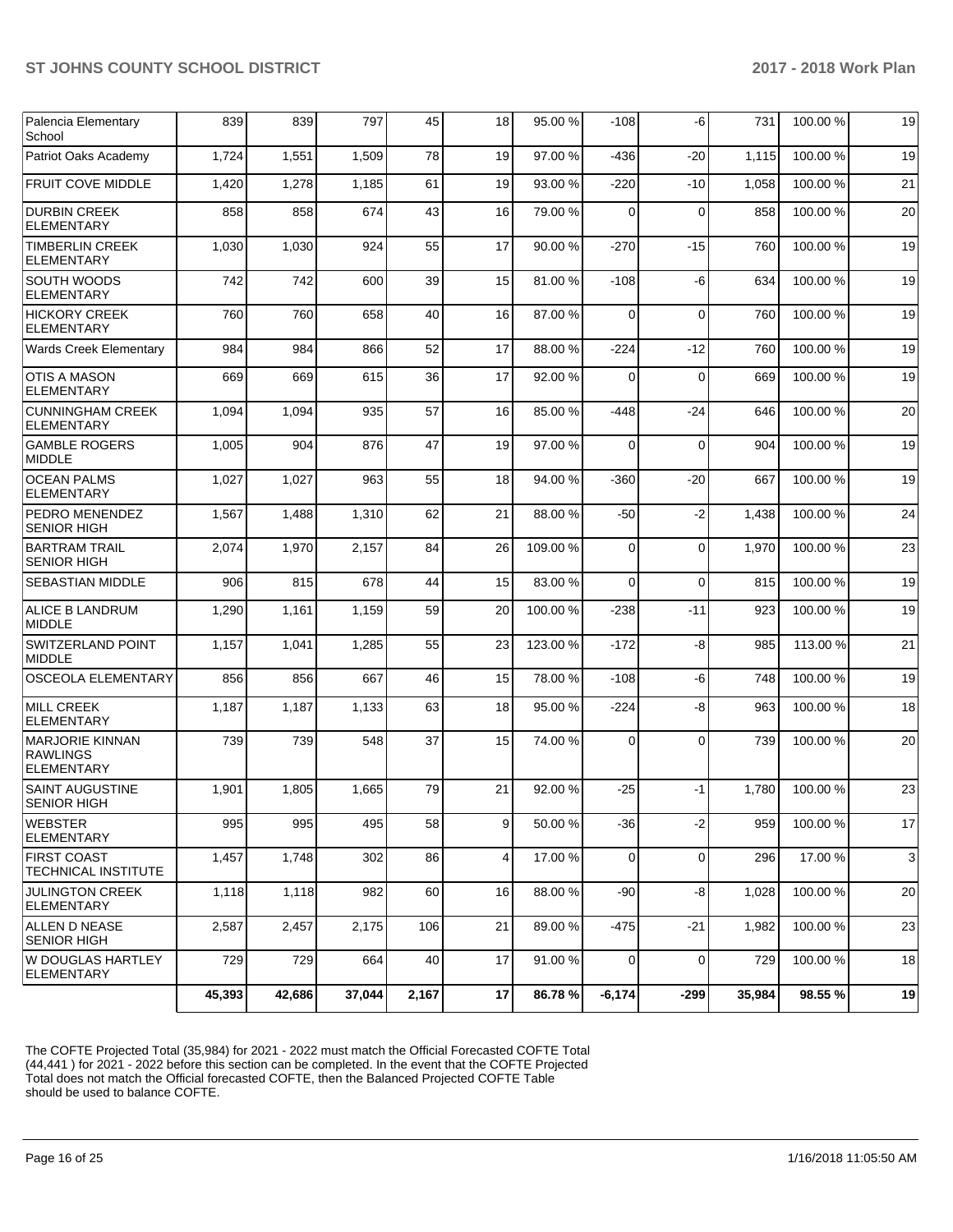| Projected COFTE for 2021 - 2022 |        |  |  |  |  |  |
|---------------------------------|--------|--|--|--|--|--|
| Elementary (PK-3)               | 12,981 |  |  |  |  |  |
| Middle (4-8)                    | 17,361 |  |  |  |  |  |
| High (9-12)                     | 14.099 |  |  |  |  |  |
|                                 | 44,441 |  |  |  |  |  |

| <b>Grade Level Type</b> | <b>Balanced Projected</b><br>COFTE for 2021 - 2022 |
|-------------------------|----------------------------------------------------|
| Elementary (PK-3)       | 1,230                                              |
| Middle $(4-8)$          | 3,642                                              |
| High (9-12)             | 3,585                                              |
|                         | 44,441                                             |

# **Relocatable Replacement**

Number of relocatable classrooms clearly identified and scheduled for replacement in the school board adopted financially feasible 5-year district work program.

| Location                               | 2017 - 2018 | 2018 - 2019 | 2019 - 2020 | 2020 - 2021 | 2021 - 2022    | Year 5 Total   |
|----------------------------------------|-------------|-------------|-------------|-------------|----------------|----------------|
| <b>CROOKSHANK ELEMENTARY</b>           | $\mathbf 0$ | $\Omega$    | $\Omega$    | $\Omega$    | 10             | 10             |
| PONTE VEDRA-PALM VALLEY ELEMENTARY     | $\Omega$    | $\Omega$    | $\Omega$    | $\Omega$    | 3              | $\mathbf{3}$   |
| <b>WEBSTER ELEMENTARY</b>              | $\Omega$    | $\Omega$    | $\Omega$    | $\Omega$    | $\overline{2}$ | $\overline{2}$ |
| <b>JULINGTON CREEK ELEMENTARY</b>      | $\Omega$    | $\Omega$    | $\Omega$    | $\Omega$    | 8              | 8              |
| ALLEN D NEASE SENIOR HIGH              | $\mathbf 0$ | $\Omega$    | $\Omega$    | $\mathbf 0$ | 29             | 29             |
| ALICE B LANDRUM MIDDLE                 | $\mathbf 0$ | 11          | $\Omega$    | $\Omega$    | $\Omega$       | 11             |
| SWITZERLAND POINT MIDDLE               | $\mathbf 0$ | $\Omega$    | $\Omega$    | $\Omega$    | 7              | $\overline{7}$ |
| <b>OSCEOLA ELEMENTARY</b>              | $\mathbf 0$ | $\Omega$    | $\Omega$    | $\Omega$    | 6              | $6\phantom{.}$ |
| MILL CREEK ELEMENTARY                  | $\Omega$    | $\Omega$    | 8           | $\Omega$    | $\Omega$       | 8              |
| <b>CUNNINGHAM CREEK ELEMENTARY</b>     | $\Omega$    | 24          | $\Omega$    | $\Omega$    | $\Omega$       | 24             |
| <b>OCEAN PALMS ELEMENTARY</b>          | $\Omega$    | 20          | 0           | $\Omega$    | 0              | 20             |
| FRUIT COVE MIDDLE                      | $\mathbf 0$ | $\Omega$    | $\Omega$    | $\Omega$    | 10             | 10             |
| TIMBERLIN CREEK ELEMENTARY             | $\mathbf 0$ | $\Omega$    | $\Omega$    | $\mathbf 0$ | 15             | 15             |
| SOUTH WOODS ELEMENTARY                 | $\Omega$    | $\Omega$    | $\Omega$    | $\Omega$    | 6              | 6              |
| <b>Wards Creek Elementary</b>          | $\Omega$    | $\Omega$    | $\Omega$    | $\Omega$    | 12             | 12             |
| Pacetti Bay Middle School              | $\Omega$    | $\Omega$    | $\Omega$    | 26          | $\Omega$       | 26             |
| Creekside High School                  | $\Omega$    | $\Omega$    | $\Omega$    | $\Omega$    | 24             | 24             |
| <b>Liberty PInes Academy</b>           | $\mathbf 0$ | $\mathbf 0$ | $\Omega$    | 26          | 0              | 26             |
| Palencia Elementary School             | $\mathbf 0$ | $\Omega$    | $\Omega$    | $\Omega$    | 6              | 6              |
| Patriot Oaks Academy                   | $\mathbf 0$ | $\Omega$    | $\Omega$    | $\Omega$    | 20             | 20             |
| Valley Ridge Academy                   | $\mathbf 0$ | 15          | $\Omega$    | $\Omega$    | $\Omega$       | 15             |
| <b>Total Relocatable Replacements:</b> | $\bf{0}$    | 70          | 8           | 52          | 158            | 288            |

# **Charter Schools Tracking**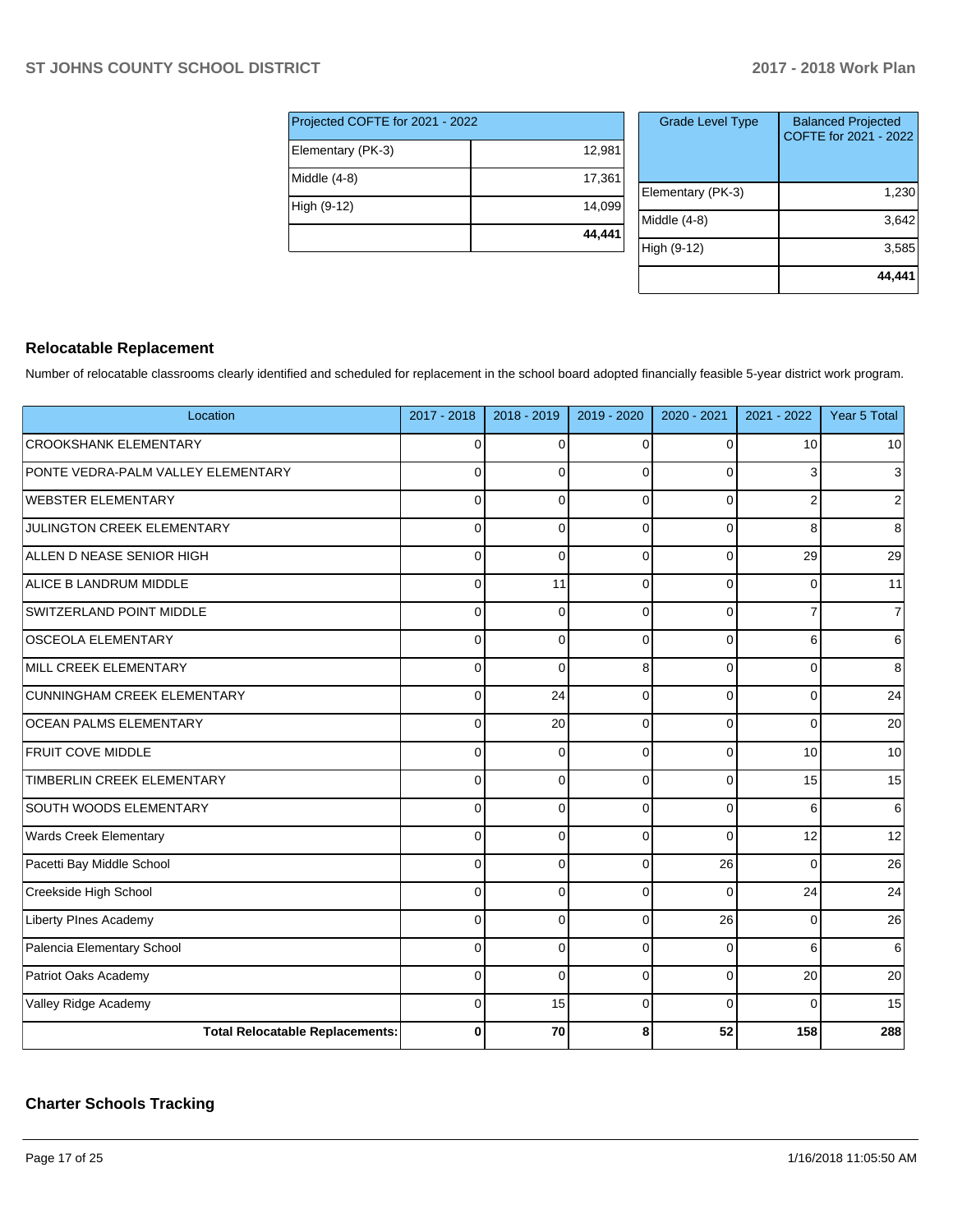Information regarding the use of charter schools.

| Location-Type                                                                                | # Relocatable<br>units or<br>permanent<br>classrooms | Owner            | Year Started or<br>Scheduled | <b>Student</b><br><b>Stations</b> | <b>Students</b><br>Enrolled | Years in<br>Contract | <b>Total Charter</b><br><b>Students</b><br>projected for<br>2021 - 2022 |
|----------------------------------------------------------------------------------------------|------------------------------------------------------|------------------|------------------------------|-----------------------------------|-----------------------------|----------------------|-------------------------------------------------------------------------|
| Therapeutic Learning Center<br>(TLC); PK; 2101 ARC Drive St.<br>Augustine, FL 32084          |                                                      | 2 <b>PRIVATE</b> | 2000                         | 20                                | 13 <sub>1</sub>             |                      | 20                                                                      |
| St. Johns Community Campus;<br>ESE Ages 18-22; 62 Cuna Street,<br>St. Augustine, FL 32084    |                                                      | 4 PRIVATE        | 2010                         | 29                                | 28                          |                      | 30 <sub>l</sub>                                                         |
| St. Augustine Public Montessori;<br>Grades 1-6; 7A Williams St., St.<br>Augustine, FL, 32084 |                                                      | 5 PRIVATE        | 2012                         | 92                                | 99                          |                      | 113                                                                     |
|                                                                                              |                                                      |                  |                              | 141                               | 140                         |                      | 163                                                                     |

# **Special Purpose Classrooms Tracking**

The number of classrooms that will be used for certain special purposes in the current year, by facility and type of classroom, that the district will, 1), not use for educational purposes, and 2), the co-teaching classrooms that are not open plan classrooms and will be used for educational purposes.

| School                               | School Type | $\sharp$ of Elementary $\sharp$ of Middle 4-8 $\sharp$ of High 9-12<br><b>IK-3 Classrooms</b> | <b>Classrooms</b> | <b>Classrooms</b> | # of $ESE$<br><b>Classrooms</b> | # of Combo<br><b>Classrooms</b> | Total<br><b>Classrooms</b> |
|--------------------------------------|-------------|-----------------------------------------------------------------------------------------------|-------------------|-------------------|---------------------------------|---------------------------------|----------------------------|
| <b>Total Educational Classrooms:</b> |             |                                                                                               |                   |                   |                                 |                                 |                            |

| School                                        | <b>School Type</b> | # of Elementary<br>K-3 Classrooms | # of Middle 4-8<br><b>Classrooms</b> | # of High 9-12<br><b>Classrooms</b> | # of ESE<br><b>Classrooms</b> | # of Combo<br>Classrooms | Total<br><b>Classrooms</b> |
|-----------------------------------------------|--------------------|-----------------------------------|--------------------------------------|-------------------------------------|-------------------------------|--------------------------|----------------------------|
| KETTERLINUS ELEMENTARY                        | Co-Teaching        |                                   | 0                                    |                                     | $\Omega$                      | $\Omega$                 |                            |
| PONTE VEDRA-PALM VALLEY<br>ELEMENTARY         | Co-Teaching        |                                   | 0                                    |                                     | $\Omega$                      | 0                        | $\overline{2}$             |
| R B HUNT ELEMENTARY                           | Co-Teaching        | 3                                 |                                      |                                     | $\Omega$                      | 0                        | $\vert 4 \vert$            |
| WEBSTER ELEMENTARY                            | Co-Teaching        |                                   |                                      | ∩                                   | $\Omega$                      | 0                        | $\overline{2}$             |
| JULINGTON CREEK ELEMENTARY Co-Teaching        |                    | 5 <sup>1</sup>                    |                                      | $\Omega$                            | $\Omega$                      | 0                        | $6 \,$                     |
| ALLEN D NEASE SENIOR HIGH                     | Co-Teaching        | 0                                 | 0                                    |                                     | $\Omega$                      | 0                        | 1                          |
| W DOUGLAS HARTLEY<br>ELEMENTARY               | Co-Teaching        | 3                                 |                                      | ∩                                   | $\Omega$                      | 0                        | $\overline{4}$             |
| ALICE B LANDRUM MIDDLE                        | Co-Teaching        | $\Omega$                          |                                      | $\Omega$                            | $\Omega$                      | 0                        | 1 <sup>1</sup>             |
| SWITZERLAND POINT MIDDLE                      | Co-Teaching        | 0                                 | 3                                    | $\Omega$                            | 0                             | 0                        | $\mathbf{3}$               |
| <b>OSCEOLA ELEMENTARY</b>                     | Co-Teaching        | $\overline{2}$                    | $\Omega$                             | $\Omega$                            | $\Omega$                      | $\Omega$                 | $\overline{2}$             |
| MILL CREEK ELEMENTARY                         | Co-Teaching        | 3                                 | 2                                    | $\Omega$                            | $\Omega$                      | 0                        | $5\overline{)}$            |
| <b>MARJORIE KINNAN RAWLINGS</b><br>ELEMENTARY | Co-Teaching        | 0                                 |                                      | $\Omega$                            | 0                             | 0                        | $\mathbf{1}$               |
| CUNNINGHAM CREEK<br><b>ELEMENTARY</b>         | Co-Teaching        | 6                                 | 3                                    | $\Omega$                            | $\Omega$                      | 0                        | 9                          |
| <b>GAMBLE ROGERS MIDDLE</b>                   | Co-Teaching        | $\Omega$                          | 4                                    | $\Omega$                            | 8                             | $\Omega$                 | 12                         |
| <b>OCEAN PALMS ELEMENTARY</b>                 | Co-Teaching        | 14                                | 8                                    | $\Omega$                            | $\Omega$                      | 0                        | 22                         |
| <b>FRUIT COVE MIDDLE</b>                      | Co-Teaching        | 0                                 | 2                                    | $\Omega$                            | $\Omega$                      | $\Omega$                 | $\overline{2}$             |
| <b>DURBIN CREEK ELEMENTARY</b>                | Co-Teaching        | 3                                 | $\Omega$                             |                                     | 0                             | 0                        | 3                          |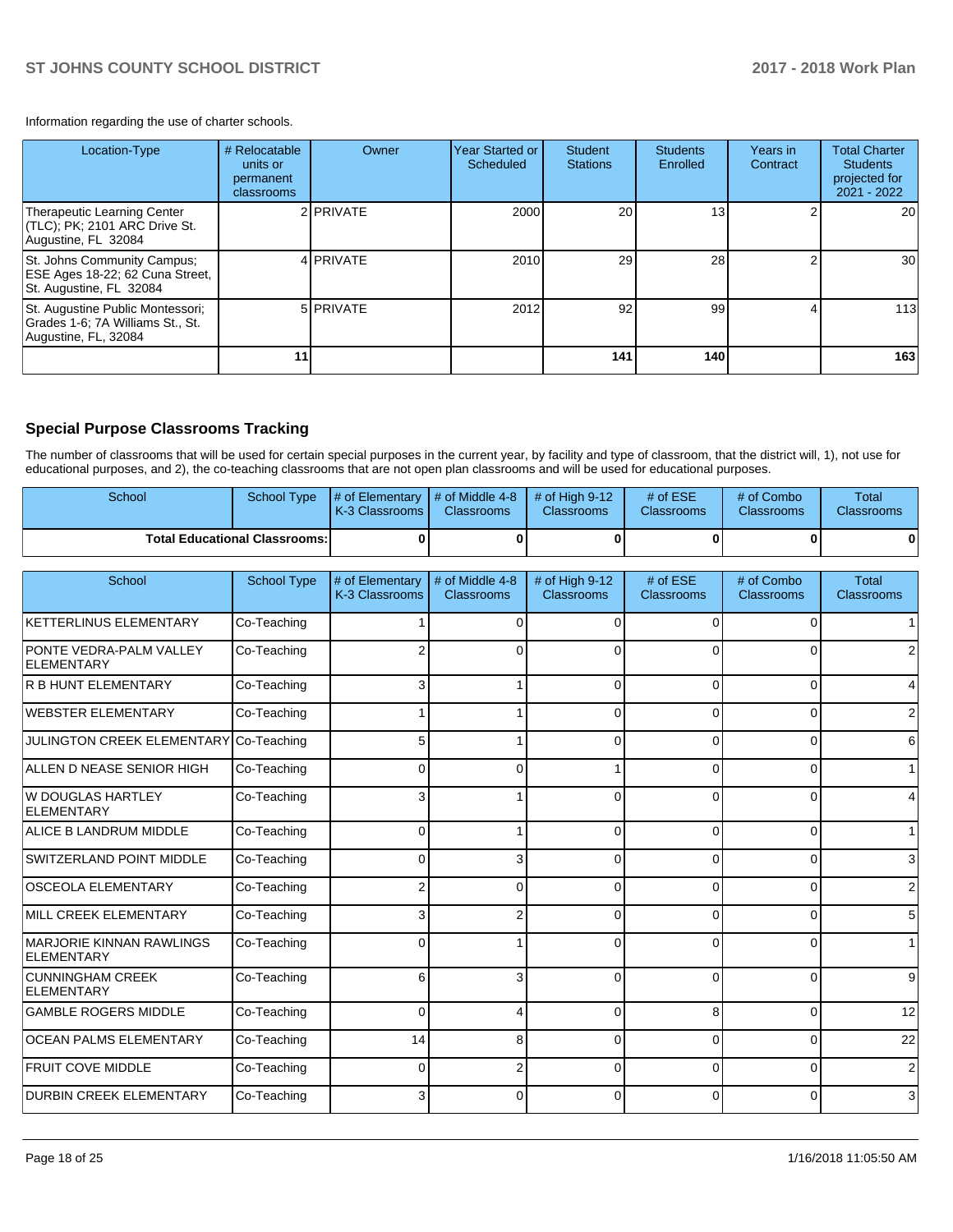| TIMBERLIN CREEK ELEMENTARY Co-Teaching |                                      |    |    |   | 0              |                 |
|----------------------------------------|--------------------------------------|----|----|---|----------------|-----------------|
| <b>SOUTH WOODS ELEMENTARY</b>          | Co-Teaching                          |    | 0  |   | $\Omega$       | 3               |
| <b>HICKORY CREEK ELEMENTARY</b>        | Co-Teaching                          |    | 0  |   | 0              | 3               |
| <b>Wards Creek Elementary</b>          | Co-Teaching                          |    |    |   | 0              | $\overline{2}$  |
| Pacetti Bay Middle School              | Co-Teaching                          |    |    |   | $\Omega$       |                 |
| <b>Liberty PInes Academy</b>           | Co-Teaching                          |    | 0  | C | $\Omega$       | $5\overline{)}$ |
| Palencia Elementary School             | Co-Teaching                          |    |    |   | $\overline{0}$ | $\mathbf{3}$    |
| Patriot Oaks Academy                   | Co-Teaching                          | 12 |    |   | $\Omega$       | 19              |
| Valley Ridge Academy                   | Co-Teaching                          |    | 31 |   | $\Omega$       | $\mathbf{3}$    |
| <b>ELEMENTARY M</b>                    | Co-Teaching                          |    | 01 |   | $\overline{0}$ | $\mathbf{3}$    |
|                                        | <b>Total Co-Teaching Classrooms:</b> | 75 | 42 |   | $\mathbf{0}$   | 126             |

#### **Infrastructure Tracking**

**Necessary offsite infrastructure requirements resulting from expansions or new schools. This section should include infrastructure information related to capacity project schedules and other project schedules (Section 4).** 

K-8 School KK: Water and sewer line extensions and road improvements for access.

K-8 School LL: Water and sewer line extensions and road improvements for access.

Middle School JJ: Water and sewer line extensions and road improvements for access.

K-8 Expansion at Liberty Pines Academy: None. Existing site.

Elementary Expansion at South Woods Elementary School: None. Existing site.

High School Expansion FFF: None. Existing site.

High School Expansion GGG: None. Existing site.

High School HHH: Water and sewer line extensions and road improvements for access.

**Proposed location of planned facilities, whether those locations are consistent with the comprehensive plans of all affected local governments, and recommendations for infrastructure and other improvements to land adjacent to existing facilities. Provisions of 1013.33(12), (13) and (14) and 1013.36 must be addressed for new facilities planned within the 1st three years of the plan (Section 5).** 

K-8 School KK: Nocatee DRI K-8 School LL: Aberdeen DRI Middle School JJ K-8 Expansion at Liberty Pines Academy Elementary Expansion at South Woods Elementary School High School Expansion FFF: Allen D. Nease High School High School Expansion GGG: Creekside High School High School HHH

**Consistent with Comp Plan?** Yes

**Net New Classrooms**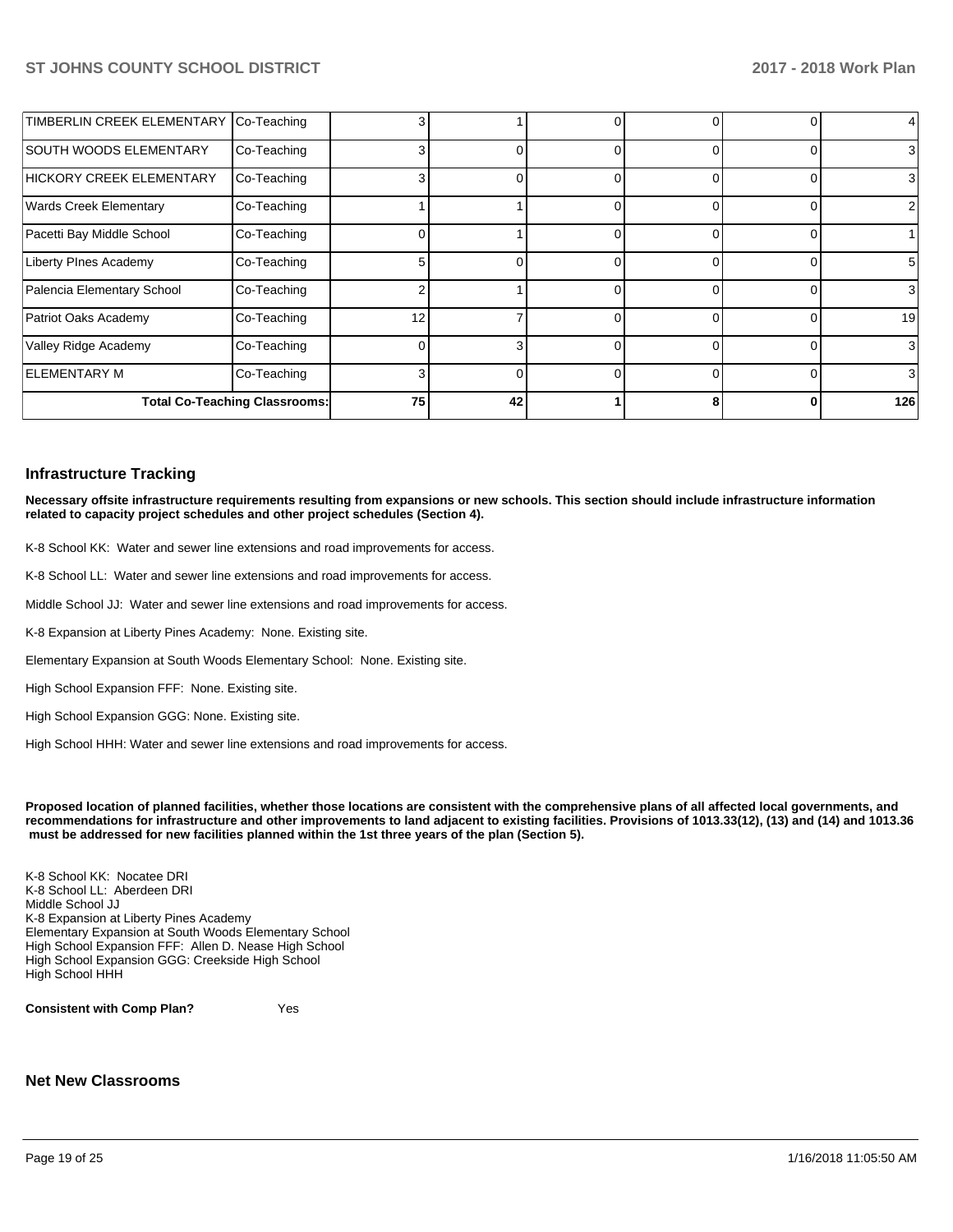The number of classrooms, by grade level and type of construction, that were added during the last fiscal year.

| List the net new classrooms added in the 2016 - 2017 fiscal year. |                                                                                                                                                         |                                   |                              | List the net new classrooms to be added in the 2017 - 2018 fiscal<br>year. |                                                                        |                                 |                              |                      |  |
|-------------------------------------------------------------------|---------------------------------------------------------------------------------------------------------------------------------------------------------|-----------------------------------|------------------------------|----------------------------------------------------------------------------|------------------------------------------------------------------------|---------------------------------|------------------------------|----------------------|--|
|                                                                   | "Classrooms" is defined as capacity carrying classrooms that are added to increase<br>capacity to enable the district to meet the Class Size Amendment. |                                   |                              |                                                                            | Totals for fiscal year 2017 - 2018 should match totals in Section 15A. |                                 |                              |                      |  |
| Location                                                          | $2016 - 2017$ #<br>Permanent                                                                                                                            | $2016 - 2017$ #<br><b>Modular</b> | 2016 - 2017 #<br>Relocatable | $2016 - 2017$<br>Total                                                     | $2017 - 2018$ #<br>Permanent                                           | 2017 - 2018 #<br><b>Modular</b> | 2017 - 2018 #<br>Relocatable | 2017 - 2018<br>Total |  |
| Elementary (PK-3)                                                 | 23                                                                                                                                                      |                                   | 21                           | 44                                                                         | 86                                                                     |                                 |                              | 86                   |  |
| Middle (4-8)                                                      | 27                                                                                                                                                      |                                   | 10                           | 37                                                                         | 60                                                                     |                                 |                              | 60                   |  |
| High (9-12)                                                       | 20                                                                                                                                                      |                                   |                              | 26                                                                         | 8                                                                      |                                 |                              | 8                    |  |
|                                                                   | 70                                                                                                                                                      |                                   | 37                           | 107                                                                        | 154                                                                    |                                 |                              | 154                  |  |

### **Relocatable Student Stations**

Number of students that will be educated in relocatable units, by school, in the current year, and the projected number of students for each of the years in the workplan.

| <b>Site</b>                         | 2017 - 2018 | 2018 - 2019 | 2019 - 2020 | 2020 - 2021 | 2021 - 2022 | 5 Year Average |
|-------------------------------------|-------------|-------------|-------------|-------------|-------------|----------------|
| MILL CREEK ELEMENTARY               | 224         | 224         | 224         | $\Omega$    | $\Omega$    | 134            |
| MARJORIE KINNAN RAWLINGS ELEMENTARY | $\Omega$    | $\Omega$    | $\Omega$    | $\Omega$    | $\Omega$    | 0              |
| <b>OTIS A MASON ELEMENTARY</b>      | $\Omega$    | $\Omega$    | $\Omega$    | $\Omega$    | $\Omega$    | $\overline{0}$ |
| CUNNINGHAM CREEK ELEMENTARY         | 448         | $\Omega$    | $\Omega$    | $\Omega$    | $\Omega$    | 90             |
| <b>GAMBLE ROGERS MIDDLE</b>         | $\Omega$    | $\Omega$    | $\Omega$    | $\Omega$    | $\Omega$    | 0              |
| OCEAN PALMS ELEMENTARY              | 360         | $\Omega$    | $\Omega$    | $\Omega$    | $\Omega$    | 72             |
| PEDRO MENENDEZ SENIOR HIGH          | 50          | 50          | 50          | 50          | $\Omega$    | 40             |
| BARTRAM TRAIL SENIOR HIGH           | 25          | 0           | $\Omega$    | $\Omega$    | $\Omega$    | 5              |
| <b>FRUIT COVE MIDDLE</b>            | 220         | 220         | 220         | $\Omega$    | 0           | 132            |
| Creekside High School               | 550         | 550         | 550         | 550         | $\Omega$    | 440            |
| Ponte Vedra High School             | 100         | 100         | 100         | 100         | 100         | 100            |
| <b>DURBIN CREEK ELEMENTARY</b>      | $\Omega$    | $\Omega$    | $\Omega$    | $\Omega$    | $\Omega$    | $\Omega$       |
| <b>Wards Creek Elementary</b>       | 224         | 108         | 108         | 108         | $\Omega$    | 110            |
| Pacetti Bay Middle School           | 528         | 220         | 220         | $\Omega$    | $\Omega$    | 194            |
| TIMBERLIN CREEK ELEMENTARY          | 270         | 270         | 270         | $\Omega$    | $\Omega$    | 162            |
| SOUTH WOODS ELEMENTARY              | 108         | 108         | 108         | $\Omega$    | $\Omega$    | 65             |
| <b>HICKORY CREEK ELEMENTARY</b>     | $\Omega$    | $\Omega$    | $\Omega$    | $\Omega$    | $\Omega$    | $\Omega$       |
| <b>CROOKSHANK ELEMENTARY</b>        | 244         | 244         | 244         | 244         | $\Omega$    | 195            |
| EVELYN HAMBLEN EDUCATION CENTER     | 75          | 75          | 75          | 75          | 75          | 75             |
| <b>KETTERLINUS ELEMENTARY</b>       | $\Omega$    | $\Omega$    | $\Omega$    | $\Omega$    | $\Omega$    | $\overline{0}$ |
| PONTE VEDRA-PALM VALLEY ELEMENTARY  | 54          | 54          | 54          | 54          | $\Omega$    | 43             |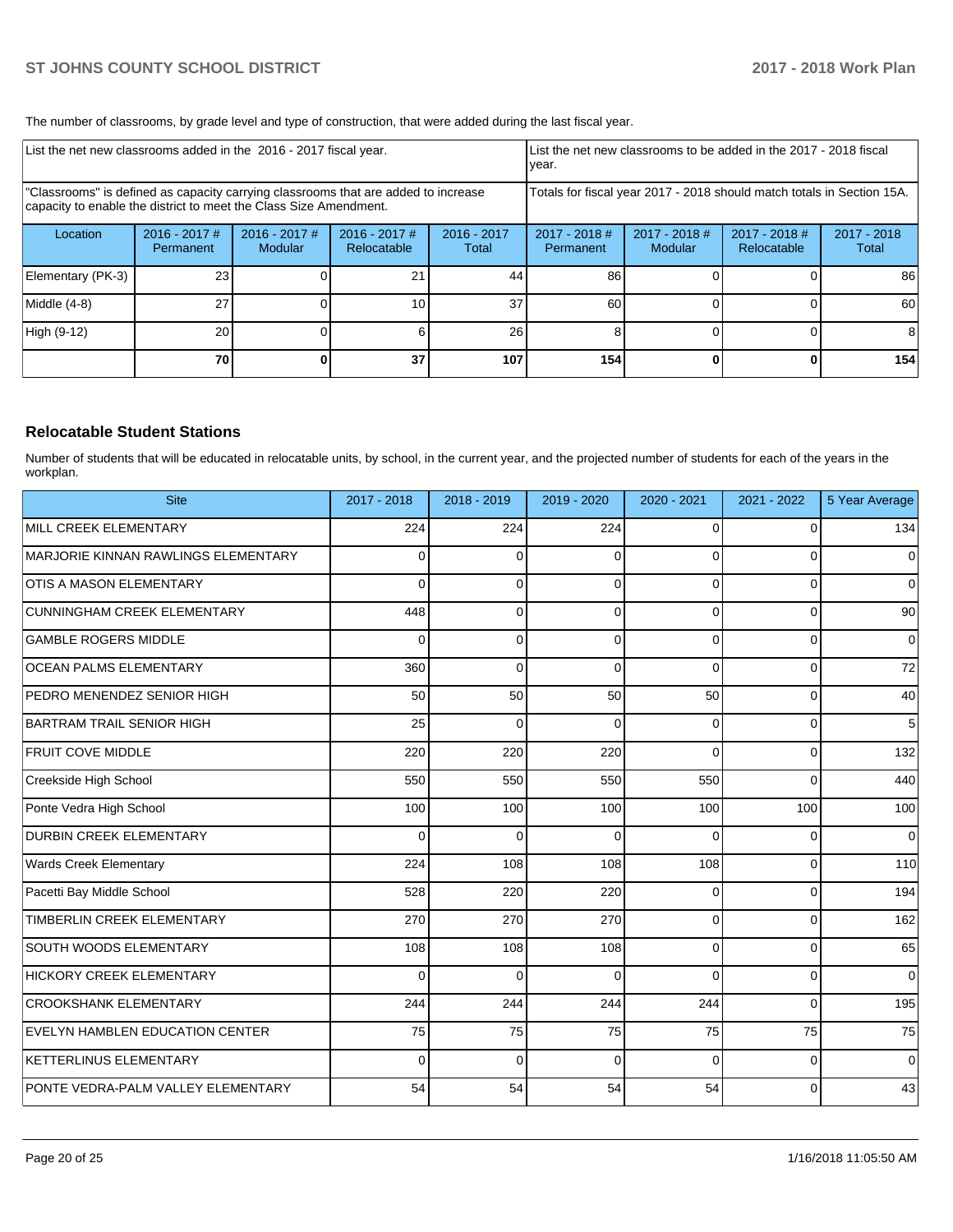| <b>R B HUNT ELEMENTARY</b>             | 144      | 144      | 144      | 144      | 144            | 144            |
|----------------------------------------|----------|----------|----------|----------|----------------|----------------|
| <b>MURRAY MIDDLE</b>                   | 0        | 0        | 0        | $\Omega$ | $\Omega$       | $\overline{0}$ |
| SAINT AUGUSTINE SENIOR HIGH            | 25       | 25       | 25       | 25       | 25             | 25             |
| WEBSTER ELEMENTARY                     | 36       | 36       | 36       | 36       | $\Omega$       | 29             |
| <b>FIRST COAST TECHNICAL INSTITUTE</b> | 302      | 302      | 302      | 302      | 302            | 302            |
| <b>JULINGTON CREEK ELEMENTARY</b>      | 90       | 90       | 90       | 90       | $\Omega$       | 72             |
| ALLEN D NEASE SENIOR HIGH              | 675      | 675      | 675      | 675      | $\overline{0}$ | 540            |
| W DOUGLAS HARTLEY ELEMENTARY           | $\Omega$ | $\Omega$ | $\Omega$ | $\Omega$ | $\Omega$       | $\overline{0}$ |
| <b>SEBASTIAN MIDDLE</b>                | $\Omega$ | $\Omega$ | $\Omega$ | $\Omega$ | $\Omega$       | $\overline{0}$ |
| ALICE B LANDRUM MIDDLE                 | 238      | $\Omega$ | $\Omega$ | $\Omega$ | $\mathbf 0$    | 48             |
| SWITZERLAND POINT MIDDLE               | 172      | 172      | 172      | 172      | 0              | 138            |
| OSCEOLA ELEMENTARY                     | 108      | 108      | 108      | 108      | $\Omega$       | 86             |
| Liberty PInes Academy                  | 512      | 512      | 512      | $\Omega$ | 0              | 307            |
| Palencia Elementary School             | 108      | 108      | 108      | 108      | $\Omega$       | 86             |
| Patriot Oaks Academy                   | 436      | 436      | 436      | 436      | $\overline{0}$ | 349            |
| Valley Ridge Academy                   | 594      | 324      | 324      | 324      | $\Omega$       | 313            |
| <b>ELEMENTARY M</b>                    | 0        | 0        | 0        | $\Omega$ | $\overline{0}$ | $\overline{0}$ |

| <b>Totals for ST JOHNS COUNTY SCHOOL DISTRICT</b> |        |        |        |        |        |        |
|---------------------------------------------------|--------|--------|--------|--------|--------|--------|
| Total students in relocatables by year.           | 6,920  | 5.155  | 5.155  | 3,601  | 646 l  | 4.295  |
| Total number of COFTE students projected by year. | 38.544 | 39,925 | 41.456 | 42.991 | 44.441 | 41,471 |
| Percent in relocatables by year.                  | 18 %   | 13 %   | 12%    | 8%     | 1%     | 10 %   |

# **Leased Facilities Tracking**

Exising leased facilities and plans for the acquisition of leased facilities, including the number of classrooms and student stations, as reported in the educational plant survey, that are planned in that location at the end of the five year workplan.

| Location                           | # of Leased<br>Classrooms 2017 -<br>2018 | <b>FISH Student</b><br><b>Stations</b> | Owner            | # of Leased<br><b>IClassrooms 2021 -</b><br>2022 | <b>FISH Student</b><br><b>Stations</b> |
|------------------------------------|------------------------------------------|----------------------------------------|------------------|--------------------------------------------------|----------------------------------------|
| <b>IMILL CREEK ELEMENTARY</b>      |                                          |                                        | 0 Leased         |                                                  | 0                                      |
| <b>CUNNINGHAM CREEK ELEMENTARY</b> | 24                                       |                                        | 448 Leased       |                                                  | 0                                      |
| <b>OCEAN PALMS ELEMENTARY</b>      | 20                                       |                                        | 360 Leased       |                                                  | 0                                      |
| IBARTRAM TRAIL SENIOR HIGH         |                                          |                                        | 25 Leased        |                                                  | $\Omega$                               |
| <b>DURBIN CREEK ELEMENTARY</b>     | 0                                        |                                        | 0 Lease Purchase |                                                  | $\Omega$                               |
| TIMBERLIN CREEK ELEMENTARY         | 15                                       |                                        | 270 Leased       |                                                  | 0                                      |
| <b>CROOKSHANK ELEMENTARY</b>       | 10 <sup>1</sup>                          |                                        | 185 Leased       |                                                  | 0                                      |
| EVELYN HAMBLEN EDUCATION CENTER    | 0                                        |                                        | 0 Leased         | 3                                                | 75                                     |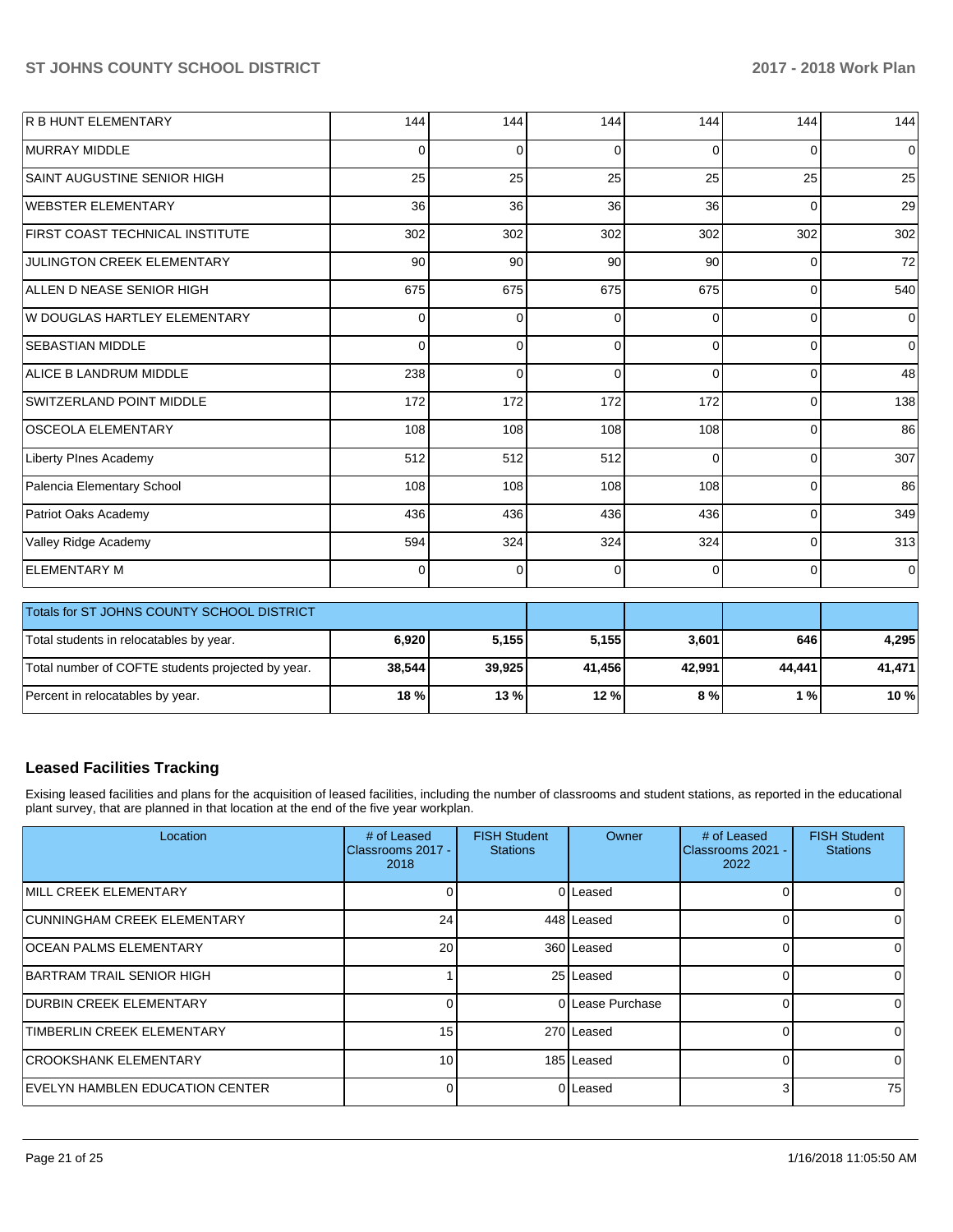| <b>R B HUNT ELEMENTARY</b>          | $\overline{0}$ |             | 0 Leased   | 8              | 144      |
|-------------------------------------|----------------|-------------|------------|----------------|----------|
| <b>WEBSTER ELEMENTARY</b>           | 2              |             | 36 Leased  | 0              | 0        |
| JULINGTON CREEK ELEMENTARY          | 5              |             | 144 Leased | $\Omega$       | 0        |
| ALLEN D NEASE SENIOR HIGH           | 27             |             | 675 Leased | 0              | 0        |
| W DOUGLAS HARTLEY ELEMENTARY        | $\Omega$       |             | 0 Leased   | 0              | $\Omega$ |
| ALICE B LANDRUM MIDDLE              | 11             |             | 238 Leased | 0              | 0        |
| <b>OSCEOLA ELEMENTARY</b>           | 6              |             | 108 Leased | 0              | 0        |
| KETTERLINUS ELEMENTARY              | $\mathbf 0$    | $\Omega$    |            | 0              | 0        |
| PONTE VEDRA-PALM VALLEY ELEMENTARY  | 3              |             | 54 Leased  | $\Omega$       | 0        |
| MURRAY MIDDLE                       | $\mathbf 0$    | 0           |            | 0              | 0        |
| SAINT AUGUSTINE SENIOR HIGH         | $\Omega$       |             | 0 Leased   | 1              | 25       |
| FIRST COAST TECHNICAL INSTITUTE     | 8              |             | 198 Leased | 0              | 0        |
| <b>SEBASTIAN MIDDLE</b>             | $\mathbf 0$    | ∩           |            | 0              | 0        |
| MARJORIE KINNAN RAWLINGS ELEMENTARY | $\mathbf 0$    | $\Omega$    |            | 0              | 0        |
| OTIS A MASON ELEMENTARY             | $\Omega$       | $\Omega$    |            | 0              | 0        |
| <b>GAMBLE ROGERS MIDDLE</b>         | $\mathbf 0$    | $\Omega$    |            | 0              | 0        |
| PEDRO MENENDEZ SENIOR HIGH          | $\overline{2}$ |             | 50 Leased  | $\overline{2}$ | 50       |
| SOUTH WOODS ELEMENTARY              | 6              |             | 108 Leased | 0              | 0        |
| HICKORY CREEK ELEMENTARY            | $\Omega$       |             | 0 Leased   | 0              | $\Omega$ |
| Wards Creek Elementary              | 12             |             | 224 Leased | 0              | 0        |
| Creekside High School               | 22             |             | 550 Leased | 0              | $\Omega$ |
| Ponte Vedra High School             | $\Omega$       | $\Omega$    |            | $\Omega$       | 0        |
| Liberty PInes Academy               | 26             |             | 512 Leased | 0              | $\Omega$ |
| <b>FRUIT COVE MIDDLE</b>            | 10             |             | 220 Leased | 0              | 0        |
| Palencia Elementary School          | $\mathbf 0$    | ∩           |            | 0              | 0        |
| Patriot Oaks Academy                | $\pmb{0}$      | 0           |            | 0              | 0        |
| Valley Ridge Academy                | $\pmb{0}$      | 0           |            | 0              | 0        |
| <b>ELEMENTARY M</b>                 | $\mathbf 0$    | $\mathbf 0$ |            | 0              | 0        |
| SWITZERLAND POINT MIDDLE            | $\mathbf 0$    | 0           |            | 0              | 0        |
| Pacetti Bay Middle School           | $\mathbf 0$    | 0           |            | 0              | 0        |
|                                     | 210            | 4,405       |            | 14             | 294      |

## **Failed Standard Relocatable Tracking**

Relocatable units currently reported by school, from FISH, and the number of relocatable units identified as 'Failed Standards'.

Nothing reported for this section.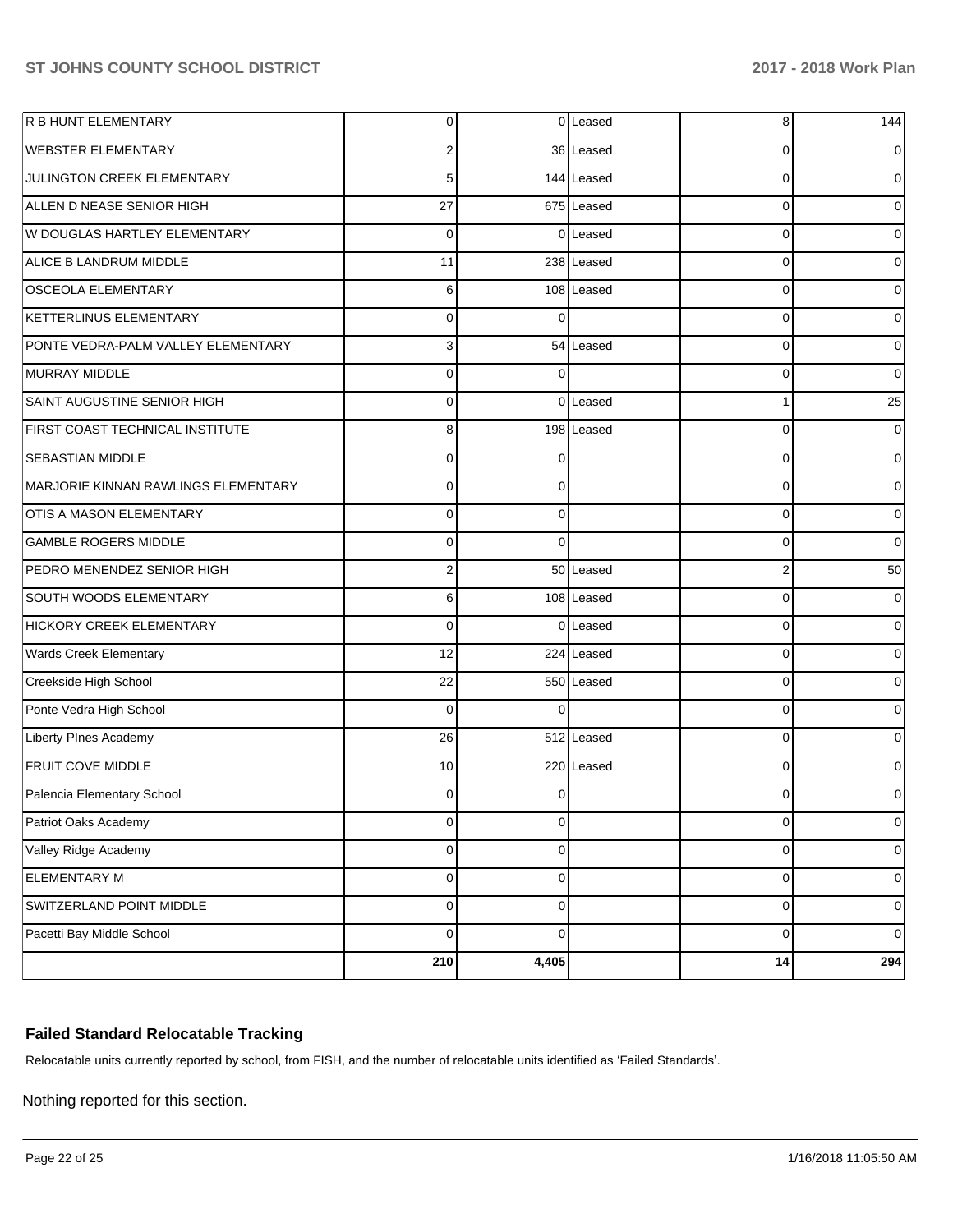# **Planning**

#### **Class Size Reduction Planning**

**Plans approved by the school board that reduce the need for permanent student stations such as acceptable school capacity levels, redistricting, busing, year-round schools, charter schools, magnet schools, public-private partnerships, multitrack scheduling, grade level organization, block scheduling, or other alternatives.**

The St. Johns County School District currently utilizes blended scheduling and co-teaching classrooms.

#### **School Closure Planning**

**Plans for the closure of any school, including plans for disposition of the facility or usage of facility space, and anticipated revenues.** 

None.

# **Long Range Planning**

#### **Ten-Year Maintenance**

District projects and locations regarding the projected need for major renovation, repair, and maintenance projects within the district in years 6-10 beyond the projects plans detailed in the five years covered by the work plan.

Nothing reported for this section.

#### **Ten-Year Capacity**

Schedule of capital outlay projects projected to ensure the availability of satisfactory student stations for the projected student enrollment in K-12 programs for the future 5 years beyond the 5-year district facilities work program.

Nothing reported for this section.

#### **Ten-Year Planned Utilization**

Schedule of planned capital outlay projects identifying the standard grade groupings, capacities, and planned utilization rates of future educational facilities of the district for both permanent and relocatable facilities.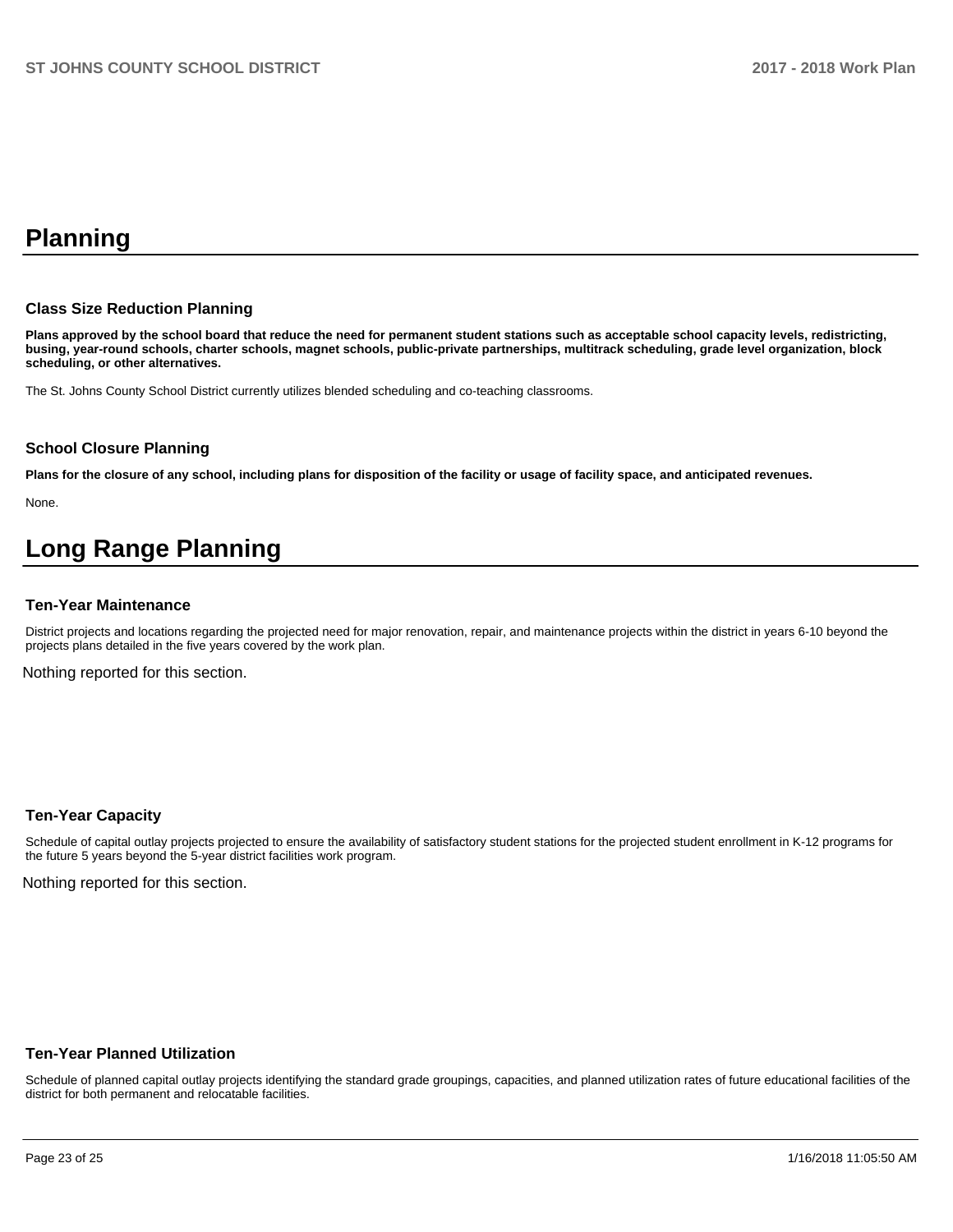| <b>Grade Level Projections</b>  | <b>FISH</b><br><b>Student</b><br><b>Stations</b> | Actual 2016 -<br><b>2017 FISH</b><br>Capacity | Actual<br>$2016 -$<br>2017<br><b>COFTE</b> | Actual 2016 - 2017<br><b>Utilization</b> | Actual 2017 - 2018 / 2026 - 2027 new<br>Student Capacity to be added/removed | Projected 2026<br><b>2027 COFTE</b> | Projected 2026 -<br>2027 Utilization |
|---------------------------------|--------------------------------------------------|-----------------------------------------------|--------------------------------------------|------------------------------------------|------------------------------------------------------------------------------|-------------------------------------|--------------------------------------|
| Elementary - District<br>Totals | 16,648                                           | 16,648                                        | 13,875.23                                  | 83.34 %                                  |                                                                              |                                     | 0.00%                                |
| Middle - District Totals        | 14.019                                           | 12,613                                        | 11,875.62                                  | 94.16 %                                  |                                                                              |                                     | 0.00%                                |
| High - District Totals          | 11,940                                           | 11,339                                        | 10,913.18                                  | 96.24 %                                  |                                                                              |                                     | 0.00 %                               |
| Other - ESE, etc                | 2.786                                            | 2.086                                         | 379.71                                     | 18.22 %                                  |                                                                              |                                     | 0.00%                                |
|                                 | 45,393                                           | 42,686                                        | 37.043.74                                  | 86.78%                                   |                                                                              |                                     | 0.00%                                |

**Combination schools are included with the middle schools for student stations, capacity, COFTE and utilization purposes because these facilities all have a 90% utilization factor. Use this space to explain or define the grade groupings for combination schools.** 

No comments to report.

#### **Ten-Year Infrastructure Planning**

Nothing reported for this section.

#### **Twenty-Year Maintenance**

District projects and locations regarding the projected need for major renovation, repair, and maintenance projects within the district in years 11-20 beyond the projects plans detailed in the five years covered by the work plan.

Nothing reported for this section.

#### **Twenty-Year Capacity**

Schedule of capital outlay projects projected to ensure the availability of satisfactory student stations for the projected student enrollment in K-12 programs for the future 11-20 years beyond the 5-year district facilities work program.

Nothing reported for this section.